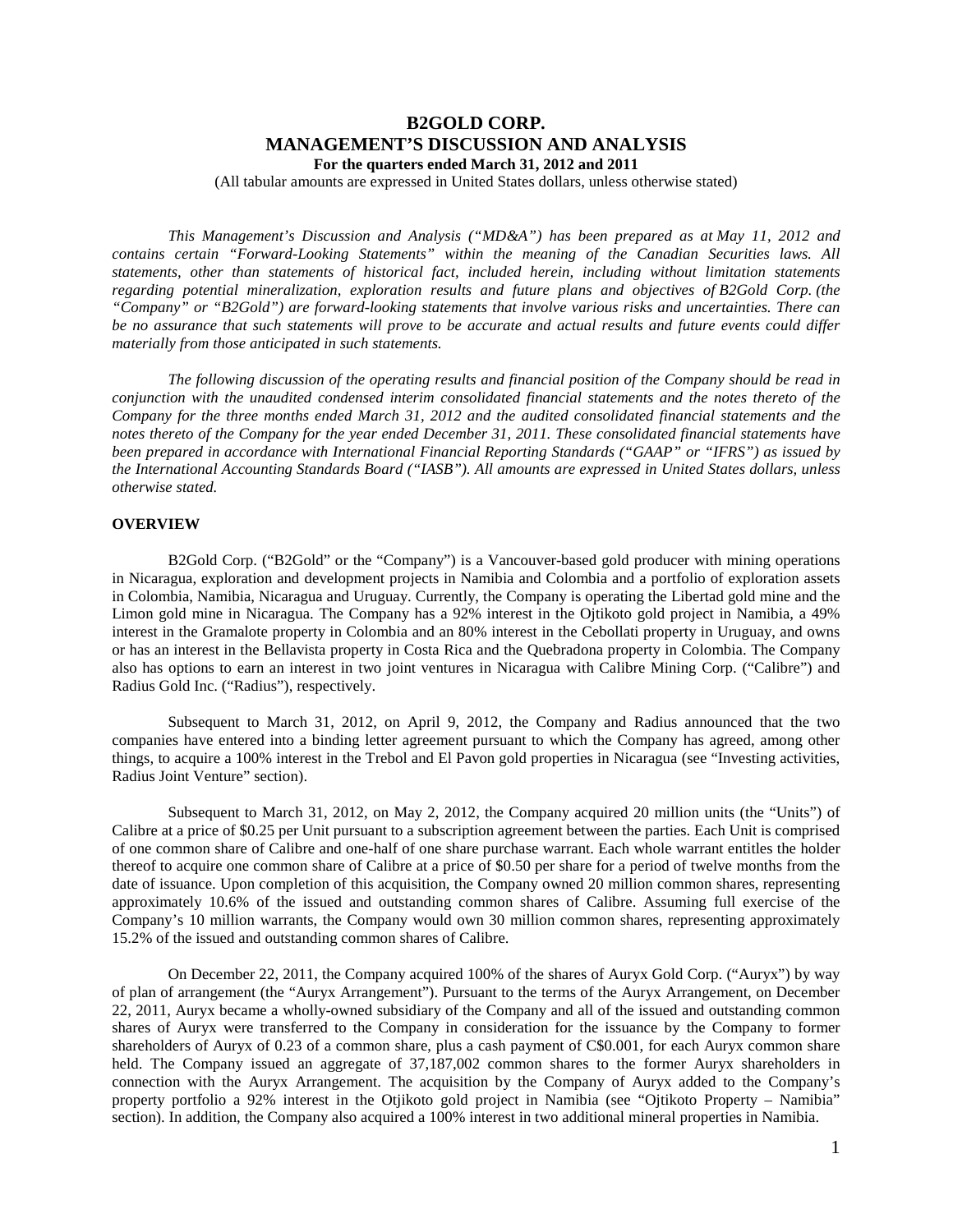Mining and processing of ore commenced at the Libertad Mine in the fourth quarter of 2009 following the completion of the conversion of the Libertad Mine from a heap leach mine to a conventional milling operation. Ore processing at the Libertad Mine began on December 15, 2009 with the first doré bar produced on January 5, 2010. The Libertad Mine achieved commercial production on February 1, 2010 less than two months after the mill facilities commenced processing ore. The Libertad mill was originally designed to process 3,500 tonnes of ore per day ("t/d"). A second ball mill was installed and commissioned in 2010 and the Company now estimates throughput at the Libertad Mine to be approximately 5,500 t/d.

# **REVIEW OF FINANCIAL RESULTS**

#### *Selected Quarterly Financial and Operating Results:*

|                                                                                                        | Three months ended<br>March 31<br>(unaudited) |             |
|--------------------------------------------------------------------------------------------------------|-----------------------------------------------|-------------|
|                                                                                                        | 2012                                          | <u>2011</u> |
| Gold revenue (\$ in thousands)                                                                         | 63,873                                        | 53,501      |
| Gold sold (ounces)                                                                                     | 37,853                                        | 38,754      |
| Average realized gold price (\$/ounce)                                                                 | 1,687                                         | 1,381       |
| Gold produced (ounces)                                                                                 | 34,602                                        | 34,733      |
| Cash operating costs (\$/ounce gold)                                                                   | 587                                           | 531         |
| Total cash costs (\$/ounce gold)                                                                       | 680                                           | 610         |
| Adjusted net income $^{(1)(2)}$ (\$ in thousands)                                                      | 20,712                                        | 17,256      |
| Adjusted earnings per share $(1)(2)$ – basic (\$)                                                      | 0.05                                          | 0.05        |
| Adjusted earnings per share $(1)(2)$ – diluted (\$)                                                    | 0.05                                          | 0.05        |
| Net income $(\$$ in thousands) <sup>(2)</sup>                                                          | 14,546                                        | 11,411      |
| Earnings per share $^{(2)}$ – basic (\$/share)                                                         | 0.04                                          | 0.03        |
| Earnings per share $(2)$ – diluted (\$/share)                                                          | 0.04                                          | 0.03        |
| Cash flows from operating activities (\$ in thousands)<br>- before changes in non-cash working capital | 27,066                                        | 24,765      |

*(1) Adjusted net income excludes foreign exchange gains and non-cash items consisting of deferred income tax expense and share-based payments expense.* 

*(2) Attributable to the shareholders of the Company.* 

### *First quarter 2012 and 2011*

The Company continued to deliver strong financial and operating performance for the first quarter of 2012 with total gold production ahead of plan and cash operating costs below plan. As a result, the Company maintains its production and cost guidance for 2012. The Company is projecting another record year for gold production in 2012, with consolidated production from the Libertad and Limon Mines in Nicaragua estimated to total approximately 150,000 to 160,000 ounces of gold at a cash operating cost of approximately \$590 to \$625 per ounce.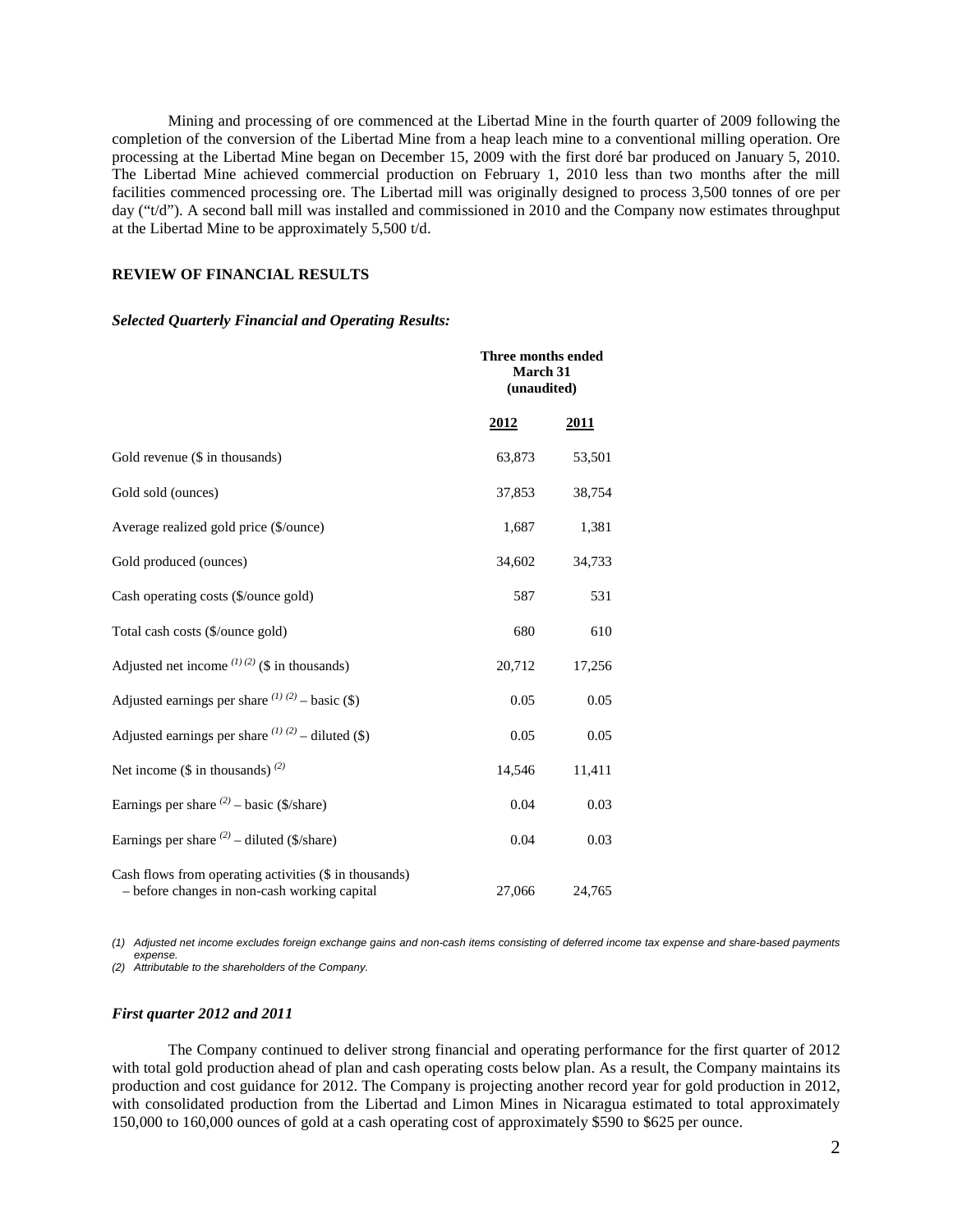Total gold revenue in the first quarter of 2012 increased by approximately 20% compared with the same quarter of 2011, mainly due to higher realized prices for gold. Gold revenue for the first quarter of 2012 was \$63.9 million on sales of 37,853 ounces at an average price of \$1,687 per ounce compared to \$53.5 million on sales of 38,754 ounces at an average price of \$1,381 per ounce in the first quarter of 2011.

In the first quarter, the Libertad Mine accounted for \$44 million (Q1 2011 - \$38 million) of gold revenue from the sale of 26,188 ounces (Q1 2011 – 27,549 ounces) while \$19.8 million (Q1 2011 - \$15.5 million) was contributed by the Limon Mine from the sale of 11,665 ounces (Q1 2011 – 11,205 ounces).

The Company's consolidated gold production during the first quarter of 2012 was 34,602 ounces (7% higher than budget of 32,461 ounces) at an operating cash cost of \$587 per ounce (12% less than budget of \$669 per ounce) compared to 34,733 ounces produced over the same period last year at an operating cash cost of \$531 per ounce.

The Libertad Mine had an excellent first quarter. The Libertad Mine produced 24,246 ounces of gold at an operating cash cost of \$498 per ounce compared to budget of 22,223 ounces at an operating cash cost of \$605 per ounce. The operating cash cost per ounce was \$107 favourable to budget mainly due to gold production exceeding budget by 2,023 ounces or 9% during the period. Also contributing to significantly lower cash costs was a larger than expected credit to operating costs relating to higher silver production and realized silver prices (the silver credit was approximately \$0.8 million greater than budget) as well as a lower strip ratio during the quarter. The mill throughput rate in the first quarter of 2012 averaged 5,549 tonnes of ore per day ("t/d"), slightly better than the budget of 5,521 t/d.

Gold production from Libertad is budgeted to increase quarter over quarter in 2012 as higher grade ore from the new Santa Maria pit enters the mine plan as well as higher grade colluvial material from Jabali (replacing the processing of lower grade spent ore). The permitting of the Jabali deposit is scheduled for completion in the third quarter and open pit mining is scheduled to commence in the fourth quarter of 2012.

The Limon Mine also performed better than budget in the quarter producing 10,356 ounces at an operating cash cost of \$796 per ounce of gold compared to budget of 10,238 ounces at an operating cash cost of \$808 per ounce of gold. The favourable cost per ounce result was due to processing more tonnes than budget combined with improved recoveries, partially offset by a slightly lower grade than budget. Gold production at Limon is budgeted to increase during the year and remains on target to produce approximately 48,000 to 50,000 ounces in 2012.

Cash flow from operating activities (before changes in non-cash working capital) was \$27.1 million (\$0.07 per share) for the quarter compared with \$24.8 million (\$0.07 per share) in the first quarter of 2011, representing an increase of 9%. The increase in cash flow reflects the Company's continued strong operating performance and strength in gold prices, but was partially offset by an accrual for current income taxes of \$3.7 million relating to the Nicaraguan operations. Current income tax expense increased by \$3.7 million in the quarter as the Company had utilized its Nicaraguan non-capital tax loss carry-forwards in 2011 (previously used to offset Nicaraguan taxable income in the first quarter of 2011). The Company anticipates using its Nicaraguan value-added tax receivables and other tax credits to offset Nicaraguan income taxes. As at March 31, 2012, \$13.7 million of the Company's valueadded and other tax receivables were due from the Nicaraguan tax authority.

The Company remains in a strong financial position with \$97.7 million in cash as at March 31, 2012. The Company believes that it will be able to self-finance its planned capital and exploration expenditures for 2012 by using its mine operating cash flows and strong cash position.

Adjusted net income was \$20.7 million (\$0.05 per share) compared to \$17.3 million (\$0.05 per share) in the same period of 2011, an increase of approximately 20% over 2011. Adjusted net income was calculated by excluding a non-cash deferred income tax expense of \$2.7 million (Q1 2011 - \$6.1 million), non-cash share-based compensation expense of \$3.9 million (Q1 2011 - \$0.6 million) and foreign exchange gains of \$0.4 million (Q1 2011 - \$0.8 million).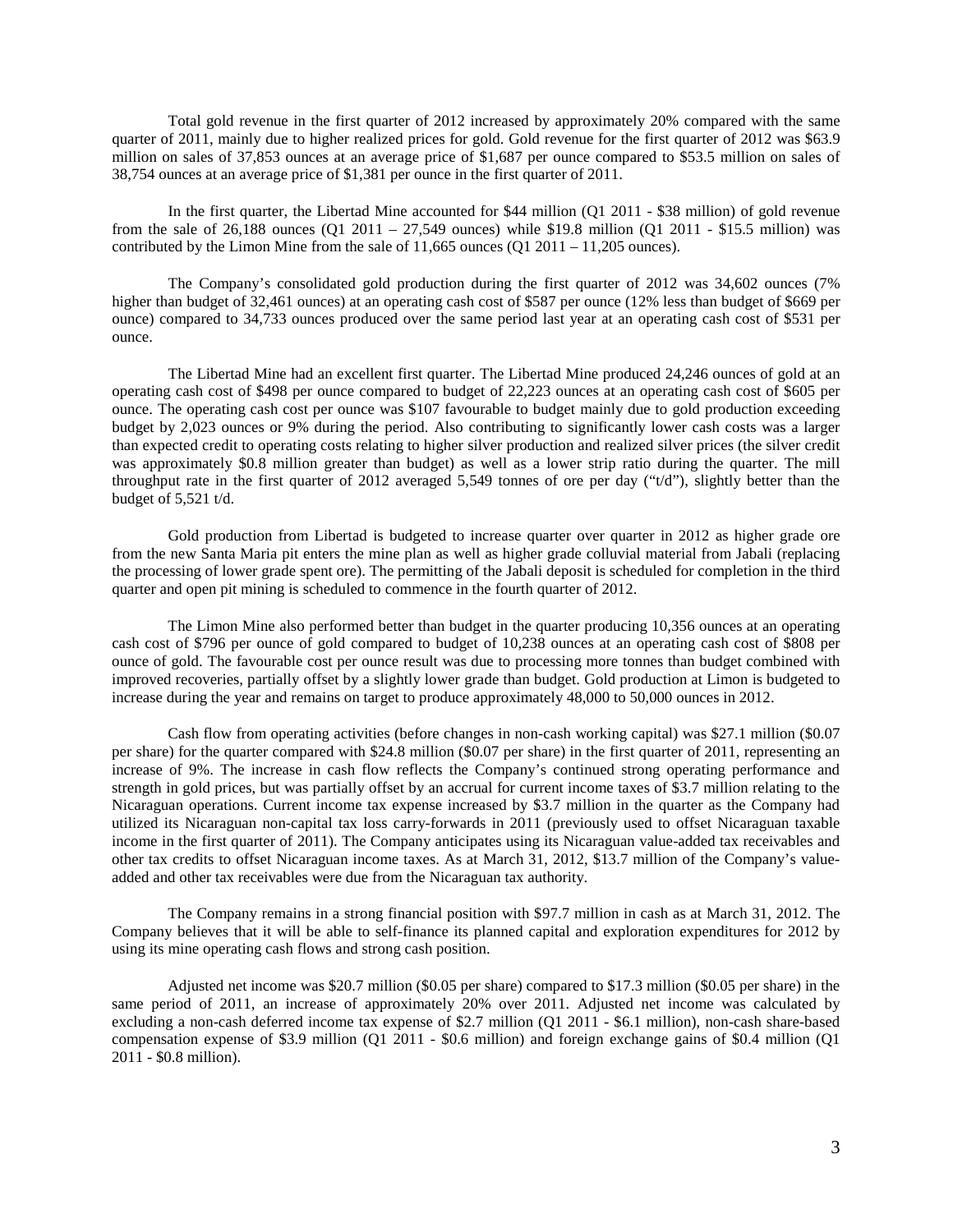For the first quarter of 2012, the Company generated (GAAP) net income of \$14.5 million (\$0.04 per share) compared to \$11.4 million (\$0.03 per share) in the equivalent period of 2011, an increase of 27.2% over 2011.

General and administrative costs decreased by \$1.3 million to \$4.4 million in the first quarter of 2012 from \$5.6 million in the same period of 2011. General and administrative costs relate to the Company's head office in Vancouver, the Managua office in Nicaragua and administrative costs incurred in Costa Rica. The decrease in general and administrative costs related mainly to cash bonuses paid to senior management at the Vancouver and Managua offices in the comparative quarter.

#### **LIBERTAD MINE – NICARAGUA**

|                                                                | Three months ended<br><b>March 31</b><br>(unaudited) |             |
|----------------------------------------------------------------|------------------------------------------------------|-------------|
|                                                                | <u>2012</u>                                          | <u>2011</u> |
| Gold revenue (\$ in thousands)                                 | 44,043                                               | 38,028      |
| Gold sold (ounces)                                             | 26,188                                               | 27,549      |
| Average realized gold price (\$/ ounce)                        | 1,682                                                | 1,380       |
| Tonnes of ore milled                                           | 504,953                                              | 508,412     |
| Grade (grams/tonne)                                            | 1.64                                                 | 1.66        |
| Recovery (%)                                                   | 91.8                                                 | 91.1        |
| Gold production (ounces)                                       | 24,246                                               | 24,614      |
| Cash operating costs $(\frac{6}{\sqrt{2}})$ ounce gold)        | 498                                                  | 452         |
| Total cash costs (\$/ ounce gold)                              | 585                                                  | 528         |
| Capital expenditures (\$ in thousands)                         | 7,108                                                | 7,755       |
| Capital expenditures (\$ in thousands) - Jabali development    | 1,515                                                |             |
| Exploration $(\$$ in thousands) – including Jabali exploration | 2,460                                                | 1,245       |

The Libertad Mine had an excellent first quarter in 2012 with gold production ahead of plan and cash operating costs significantly below plan. The Libertad Mine is projected to produce approximately 102,000 to 110,000 ounces of gold in 2012 (an increase from 2011 production of 99,567 ounces of gold) at an operating cash cost of approximately \$550 to \$575 per ounce. Cash from mine operations at the Libertad Mine is projected at approximately \$100 million (at \$1,550 per ounce gold price) in 2012.

Gold sales from the Libertad Mine totalled 26,188 ounces  $(Q1\ 2011 - 27,549)$  ounces) at an average realized price of \$1,682 per ounce (Q1 2011 - \$1,380 per ounce), generating quarterly revenue of \$44 million (Q1 2011 - \$38 million).

In the first quarter of 2012, the Libertad Mine produced 24,246 ounces of gold at an operating cash cost of \$498 per ounce compared to budget of 22,223 ounces at an operating cash cost of \$605 per ounce. The favourable variance in gold production was mainly due to gold grade  $(1.64 \text{ grams})$  per tonne ("g/t") compared to budget of 1.52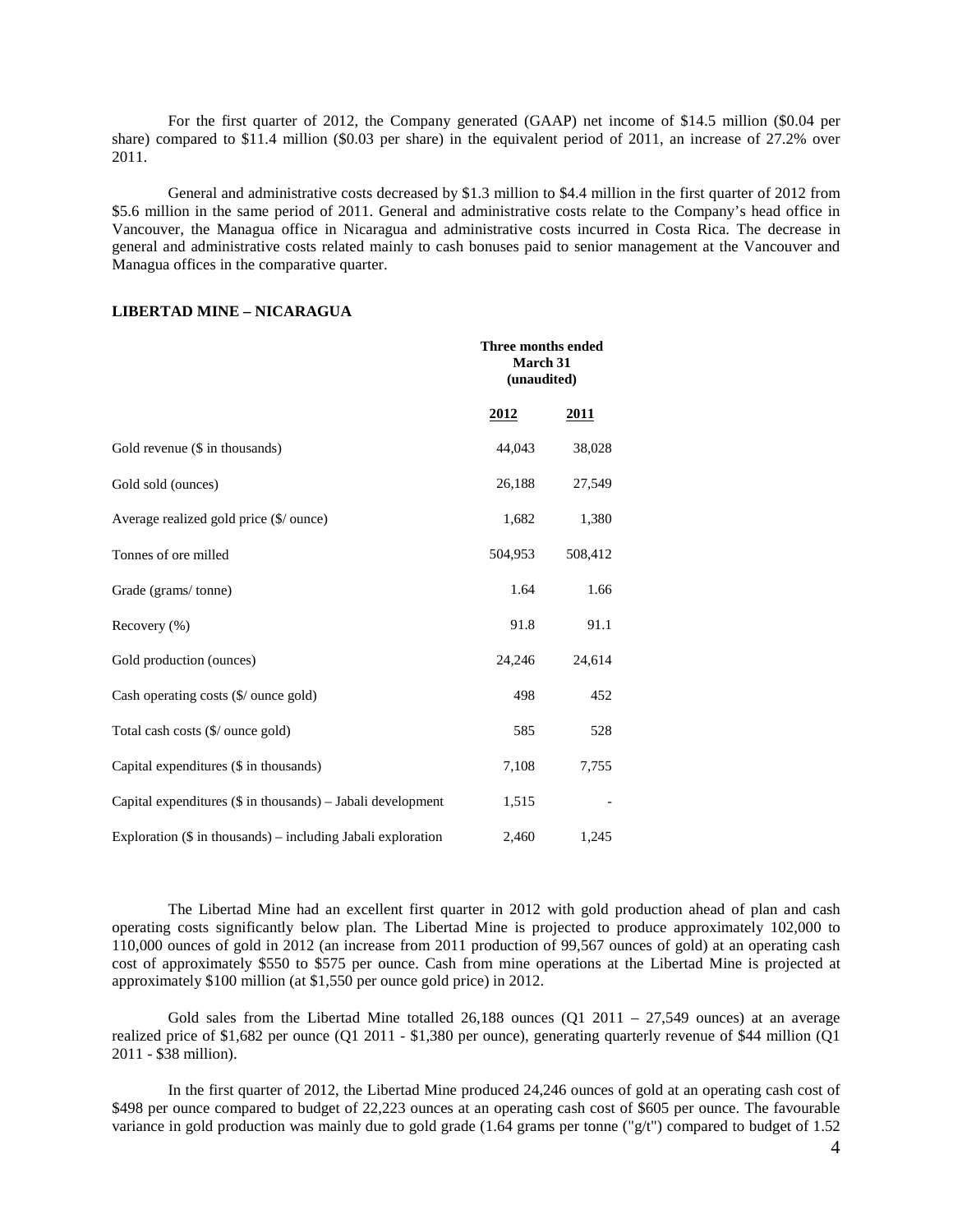g/t) and to a lesser extent slightly improved mill tonnage (504,953 tonnes versus 502,389 tonnes budget) and recovery (91.8% versus 90.4% budget). The operating cash cost per ounce was \$107 favourable to budget mainly due to gold production exceeding budget by 2,023 ounces or 9% during the period. Also contributing to significantly lower cash costs was a larger than expected credit to operating costs relating to higher silver production and realized silver prices (the silver credit was approximately \$0.8 million greater than budget) as well as a lower strip ratio during the quarter. The mill throughput rate in the first quarter of 2012 averaged 5,549 t/d, slightly better than the budget of 5,521 t/d.

Gold production from Libertad is expected to increase quarter over quarter in 2012 as higher grade ore from the new Santa Maria pit enters the mine plan as well as higher grade colluvial material from Jabali (replacing the processing of lower grade spent ore).

Capital expenditures in the first quarter of 2012 totalled \$8.6 million, of which \$1.5 million related to Jabali development, \$2.9 million to deferred stripping costs at the Crimea and the new Santa Maria open pits and \$2 million for the third lift on the tailings pond. Most of the remaining capital expenditures were for mobile equipment (a replacement pit drill, loader for the stockpile and a fire truck) and construction of a new warehouse facility.

Jabali development included advancing studies for the Environmental Impact Assessment, to be submitted in the second quarter, and advancing construction of a new haul road from the Jabali central pit area to the Libertad mill. The permitting of the Jabali deposit is scheduled for completion in the third quarter and open pit mining is scheduled to commence in the fourth quarter of 2012. The Company has commenced mining from Jabali, delivering higher grade colluvial material to the Libertad mill along an existing public road that was upgraded.

On April 5, 2012, the Company announced an update of its mineral resources as at December 31, 2011 for Jabali. Based on the successful 2011 exploration and infill drilling programs, the Company reported an increase in mineral resources at Libertad for the Jabali deposit. The most significant increase is in indicated mineral resources as a result of the conversion of mineral resources from the inferred category due to infill drilling.

The new mineral resource for the Jabali Antenna and Central zones, is reported within a \$1,350 per ounce gold optimized Whittle pit shell above a cut-off grade of 0.70  $g/t$  gold. As a result, the in pit indicated mineral resource is 4.19 million tonnes at a grade of 3.39 g/t gold containing 456,863 ounces of gold and inferred mineral resources is 1.89 million tonnes at a grade of 3.06 g/t gold containing 186,610 ounces of gold.

This new resource at Jabali not only indicates the potential to significantly increase Libertad's original seven year mine life but also the potential to deliver higher grade ore to the mill which should result in higher annual gold production and lower operating costs per ounce produced. The Company anticipates that the new indicated resource for the Jabali vein system will be upgraded to reserves upon receipt by the Company of the permit to mine.

Based on the delivery of the higher grade ore from the Jabali deposit, the Company expects an increase in annual production at Libertad to approximately 135,000 ounces of gold in 2013 and, 150,000 ounces of gold by 2014 (subject to a final mine plan).

The Company has budgeted sustaining capital costs at Libertad in 2012, totaling approximately \$25.6 million. The majority of this capital cost will be expended on pre-stripping at the Santa Maria pit, enlarging existing pits to provide access to additional ore and completing a tailings pond expansion.

The 2012 budget for the development of the Jabali deposit is approximately \$23.9 million. This budget will fund the construction of a haul road for transporting the Jabali deposit ore to the Libertad mill, and for engineering, metallurgical and socio-economic programs.

At Jabali, the Company plans to expend \$4 million to drill 5,500 metres in 2012 to complete infill drilling of the Jabali Antenna Zone and further explore deposits that are open to the east and west.

An additional \$3 million has been budgeted in 2012 to fund further drilling to explore the 20 kilometre long Libertad gold belt.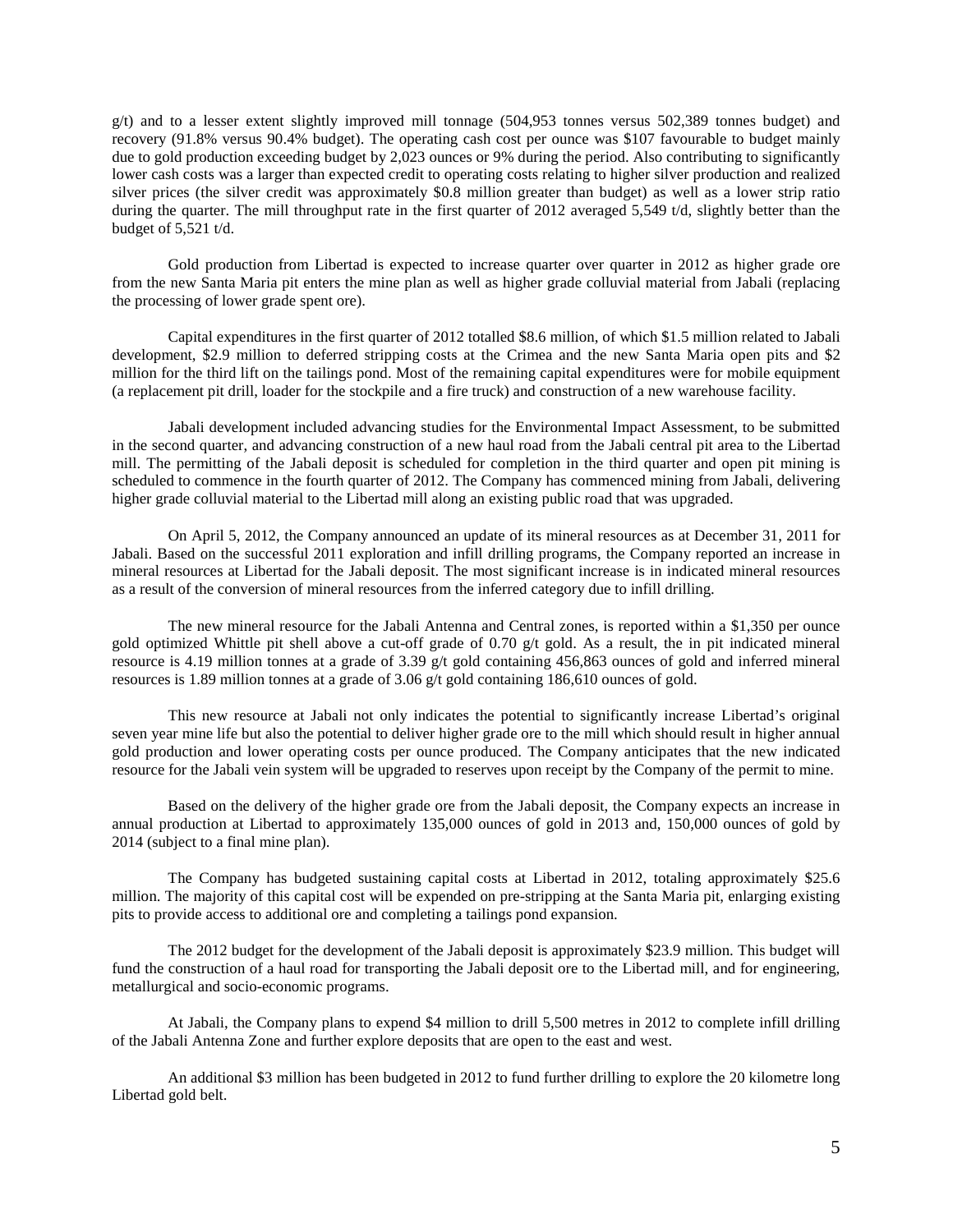# **LIMON MINE – NICARAGUA**

|                                         | Three months ended<br><b>March 31</b><br>(unaudited)<br>2012<br>19,830<br>11,665<br>1,700<br>96,087<br>3.71<br>90.6<br>10,356<br>796<br>902<br>7,821 | 2011   |
|-----------------------------------------|------------------------------------------------------------------------------------------------------------------------------------------------------|--------|
| Gold revenue (\$ in thousands)          |                                                                                                                                                      | 15,473 |
| Gold sold (ounces)                      |                                                                                                                                                      | 11,205 |
| Average realized gold price (\$/ ounce) |                                                                                                                                                      | 1,381  |
| Tonnes of ore milled                    |                                                                                                                                                      | 88,171 |
| Grade (grams/tonne)                     |                                                                                                                                                      | 4.00   |
| Recovery (%)                            |                                                                                                                                                      | 89.6   |
| Gold production (ounces)                |                                                                                                                                                      | 10,119 |
| Cash operating costs (\$/ ounce)        |                                                                                                                                                      | 724    |
| Total cash costs (\$/ ounce)            |                                                                                                                                                      | 810    |
| Capital expenditures (\$ in thousands)  |                                                                                                                                                      | 4,360  |
| Exploration (\$ in thousands)           | 1,125                                                                                                                                                | 759    |

The Limon Mine continued to perform well in the first quarter of 2012. First quarter gold sales from the Limon Mine totalled 11,665 ounces (O1 2011 – 11,205 ounces) at an average realized price of \$1,700 per ounce (O1 2011 - \$1,381 per ounce), generating revenue of \$19.8 million (Q1 2011 - \$15.5 million).

In the first quarter of 2012, the Limon Mine processed 96,087 tonnes of ore at an average grade of 3.71  $g/t$ at a processed gold recovery of 90.6% compared to budget of 93,157 tonnes at a grade of 3.80 g/t and a processed gold recovery of 90.0%. Operating cash cost in the quarter was \$796 per ounce which was slightly less than budget of \$808 per ounce. The favourable cost per ounce result was due to processing more tonnes than budget combined with improved recoveries and partially offset by a slightly lower grade than budget. Gold production was 10,356 ounces compared to budget of 10,238 ounces.

In the first quarter of 2012, capital expenditures totalled \$7.8 million, mainly relating to construction of the second lift on the tailings pond (\$5.9 million), deferred underground development (\$0.7 million), a new thickener for the mill (\$0.4 million), a new mobile crane (\$0.3 million) and pre-stripping charges for the Babalonia open pit (\$0.3 million).

The Limon Mine is projected to produce approximately 48,000 to 50,000 ounces of gold in 2012, an increase from 2011 production of 45,037 ounces of gold. Operating cash costs for 2012 are projected at approximately \$700 to \$725 per ounce of gold.

Operating cash costs for 2012 are budgeted to be similar to 2011 despite increasing costs for consumables and power. The Limon mine is budgeted to process 408,000 tonnes of ore at an average grade of 4.24 g/t gold. Mill throughput capacity has been budgeted to increase to over 1,100 tonnes of ore per day due to automation improvements made to the mill in 2011.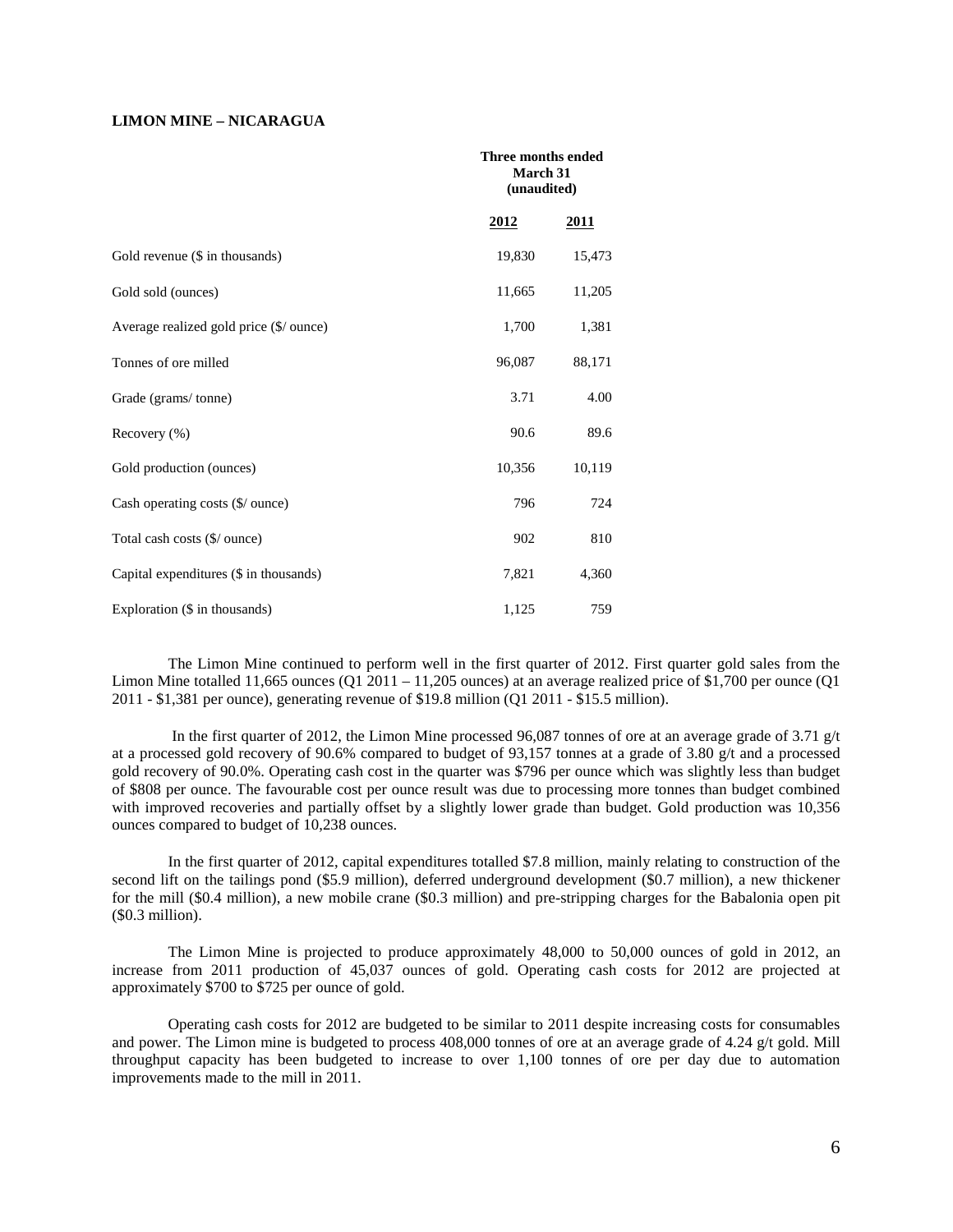In 2012, the Limon Mine is projected to generate approximately \$40 million in cash from mine operations (based on a gold price of \$1,550 per ounce).

The Company plans to undertake capital expenditures at the Limon Mine in 2012 totaling approximately \$19 million. The majority of this capital expenditure will fund the Santa Pancha underground mine development program, surface mine pre-stripping and tailings pond construction. The underground development work will access deeper ore at the Santa Pancha vein, which should add approximately three years of production. Capital expenditures for 2013 are expected to be lower as the tailings pond work in 2012 will add approximately 5 years to its storage capacity.

The 2012 exploration budget at the Limon property totals \$4.6 million, funding 14,000 metres of drilling to explore numerous open pit and underground targets on the property. The Company's exploration team believes there is potential to increase the current mine life of the Limon Mine and also discover higher grade open pit and underground deposits that could potentially increase annual gold production and reduce operating costs per ounce of gold.

# **GRAMALOTE PROPERTY – COLOMBIA**

The Gramalote property is located 80 kilometre northeast of Medellin in central Colombia, with AngloGold Ashanti Limited ("AngloGold") as manager and has excellent access and infrastructure. The project is a 49%-51% B2Gold-AngloGold joint venture, and has a 2012 joint venture prefeasibility and exploration budget of \$36.9 million (100%). This budget will fund 21,700 metres of diamond drilling for the exploration of additional targets on the property, and infill drilling. In addition, the budget will fund prefeasibility work including additional environmental studies, metallurgical test work and engineering. Each joint venture partner will fund their share of expenditures pro rata. A prefeasibility study is scheduled to be completed in June 2012 and a final feasibility study is planned for the fourth quarter of 2013.

On April 24, 2012, the Company and AngloGold announced a new JORC and National Instrument 43-101 compliant mineral resource estimate for the Gramalote Central Zone and Trinidad (see "Investing activities, Gramalote development" section). Total measured and indicated resources at Gramalote Central at a 0.25 g/t gold cut-off, within a \$1,600 per ounce gold optimised Whittle pit consists of 97.1 million tonnes grading 0.81 g/t gold for a total of 2.5 million troy ounces of gold. The Gramalote Central and Trinidad inferred resource is 95.7 million tonnes grading 0.44 g/t gold for a total of 1.36 million troy ounces of gold using similar parameters as the measured and indicated resource.

### **OTJIKOTO PROPERTY – NAMIBIA**

The Otjikoto gold project is located 300 kilometre north of Namibia's capital city of Windhoek between the towns of Otjiwarongo and Otavi. The project benefits significantly from Namibia's well established infrastructure with paved highways, a railway, power grids, and process water all close by. Located in the western part of southern Africa, Namibia is one of the continent's most politically and socially stable jurisdictions.

The Otjikoto gold project has forecast average annual production of over 100,000 ounces of gold over a ten year life of mine based on a Preliminary Economic Assessment released by Auryx in September 2011.

On April 5, 2012, the Company announced an update of the Company's Mineral Resources as at December 31, 2011 for the Otjikoto project. Extensive work has been carried out to provide an updated mineral resource estimate. The Company contracted VBKom Consulting Engineers to constrain the new independent mineral resource block model using Whittle pit optimization software based on reasonable parameters for mining and processing provided by the Company. This mineral resource is constrained within an optimized pit shell based on an independent resource model completed in early 2012 under the guidance and supervision of the Company's personnel. The model is based on a total of 435 diamond drill holes (95,114 metres) and 400 reverse circulation holes (33,146 metres) of which 38,933 metres of drilling in 168 holes, were drilled as part of an in-fill drilling program completed in 2010 and 2011.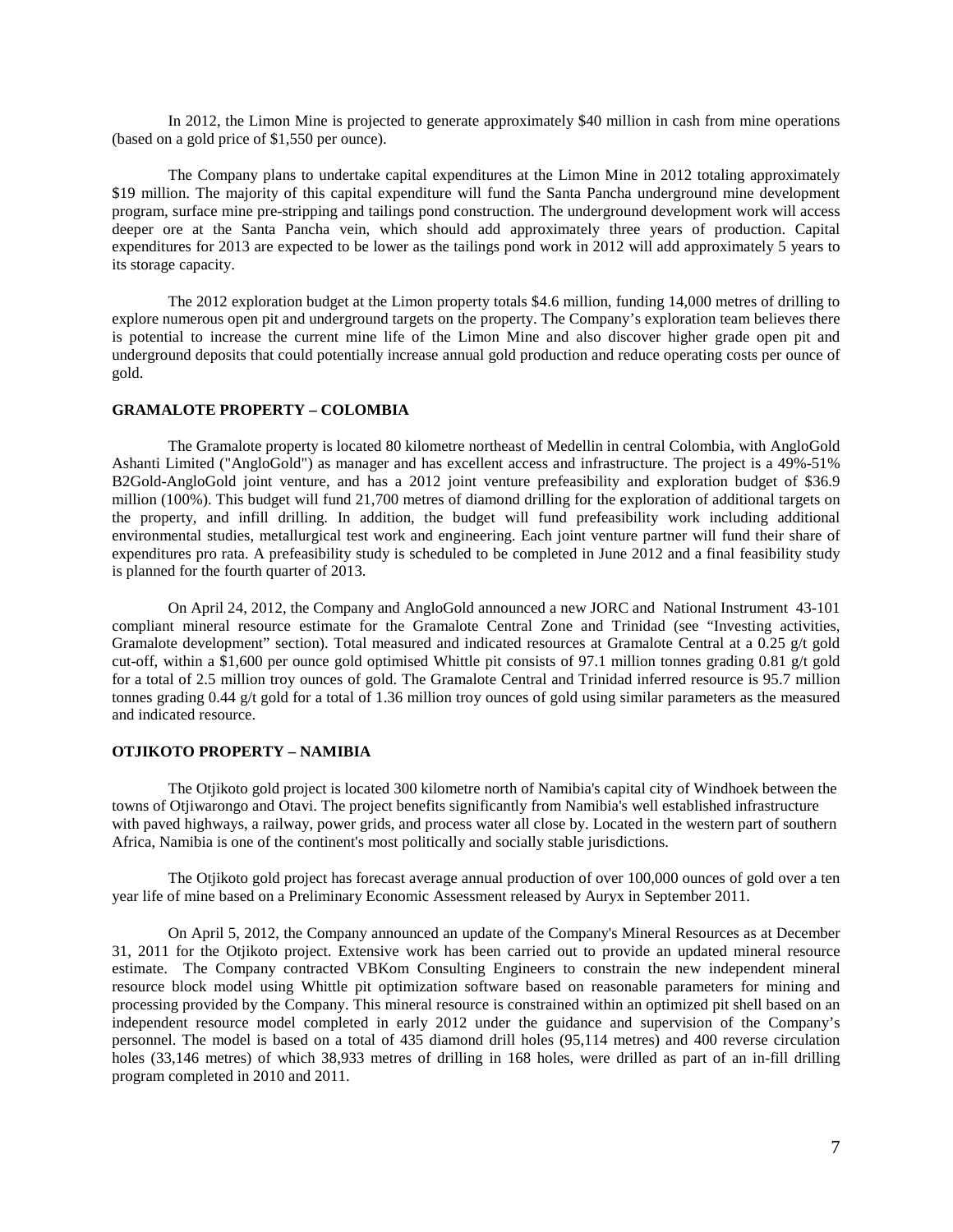This pit optimization has resulted in an updated indicated mineral resource of 24.93 million tonnes at a grade of 1.74 g/t gold containing 1,392,690 ounces of gold on a 100% basis using a cut-off grade of 0.4 g/t gold. When a cut-off grade of 0.5 g/t gold is used, the Otjikoto project has an updated indicated mineral resource of 21.37 million tonnes at a grade of 1.95 g/t gold containing 1,340,385 ounces of gold on a 100% basis within the optimized pit shell.

B2Gold, together with Auryx Namibia's experienced staff, is well placed to advance development at the Otjikoto gold project given B2Gold's strong funding capacity and a management team with significant mine development and operating experience.

An aggressive 2012 feasibility and development budget of \$34.6 million has been approved to complete a feasibility study in the fourth quarter of 2012 and concurrently commence planning for mine construction at the Otjikoto project. Feasibility work will include additional metallurgical drilling and test work, power studies and geohydrology. Included in the budget are costs for site preparation work and construction of a camp at site. Based on current assumptions the Company expects to commence commercial production at Otjikoto in early 2015.

A further \$8.9 million has been budgeted in 2012 for exploration of which \$4.3 million relates to 16,150 metres of feasibility study drilling. Another 2,500 metres of drilling will be carried out to explore beyond the current resource at the Otjikoto Project. Regional exploration work will also be conducted on the surrounding area.

# **BELLAVISTA PROPERTY – COSTA RICA**

The Company continues with site monitoring and maintenance to keep the Bellavista property in full regulatory compliance. Field programs during the first quarter of 2012 focused on the site monitoring plan, and the installation of new drainage channels in the pond area. Monitoring during the 2011 rainy season has seen detectable movement in the slide area and some small landslide activity on the mine site. Monitoring frequency in the slide area was performed weekly through to the end of the year as a precautionary measure. An analysis of these data at year end showed that the movement is minimal and is not of concern. Monitoring to date has not detected any significant environmental issues and the main slide area remains stable. Several areas on the site outside of the main landslide area experienced some ground movement in the rainy season. Plans are in place to repair a small slide near the entrance to the mine. This work will be completed by May 2012.

Work programs for the potential reopening of the Bellavista Mine continued. These programs are focused on the collection of base line data in the proposed tailings pond area and include investigations of potential pipeline routes between the mine and proposed tailing pond area. The Company has submitted a D1 Report to the National Technical Secretariat of the Environment ("SETENA") and this report was based on the Conceptual Study for the reopening of the mine. The D1 Report is a formal step to define the terms of reference for obtaining an Industrial Permit for the proposed tailing pond area and gold recovery plant. SETENA has rejected the D1 application, and this decision has been formally appealed. A decision on the appeal remains pending.

By Statement of Claim dated March 16, 2009, Central Sun commenced a legal proceeding in Ontario (the "Engineering Action") against several engineering firms and certain individual engineers alleging that the Defendants were negligent and breached their contractual obligations with respect to the siting, design, construction, assessment and monitoring of the Bellavista gold mine in Costa Rica, and that the mine was destroyed by a landslide as a result. As a result of the Defendants' alleged negligence and/or breach of contract, the Company claims damages. The Engineering Action is still at the pleadings stage. It is anticipated that preliminary motions will be brought by the Defendants to challenge the Ontario court's jurisdiction. The outcome of this claim is not determinable at this time and no accrual for a contingent gain has been made in the financial statements.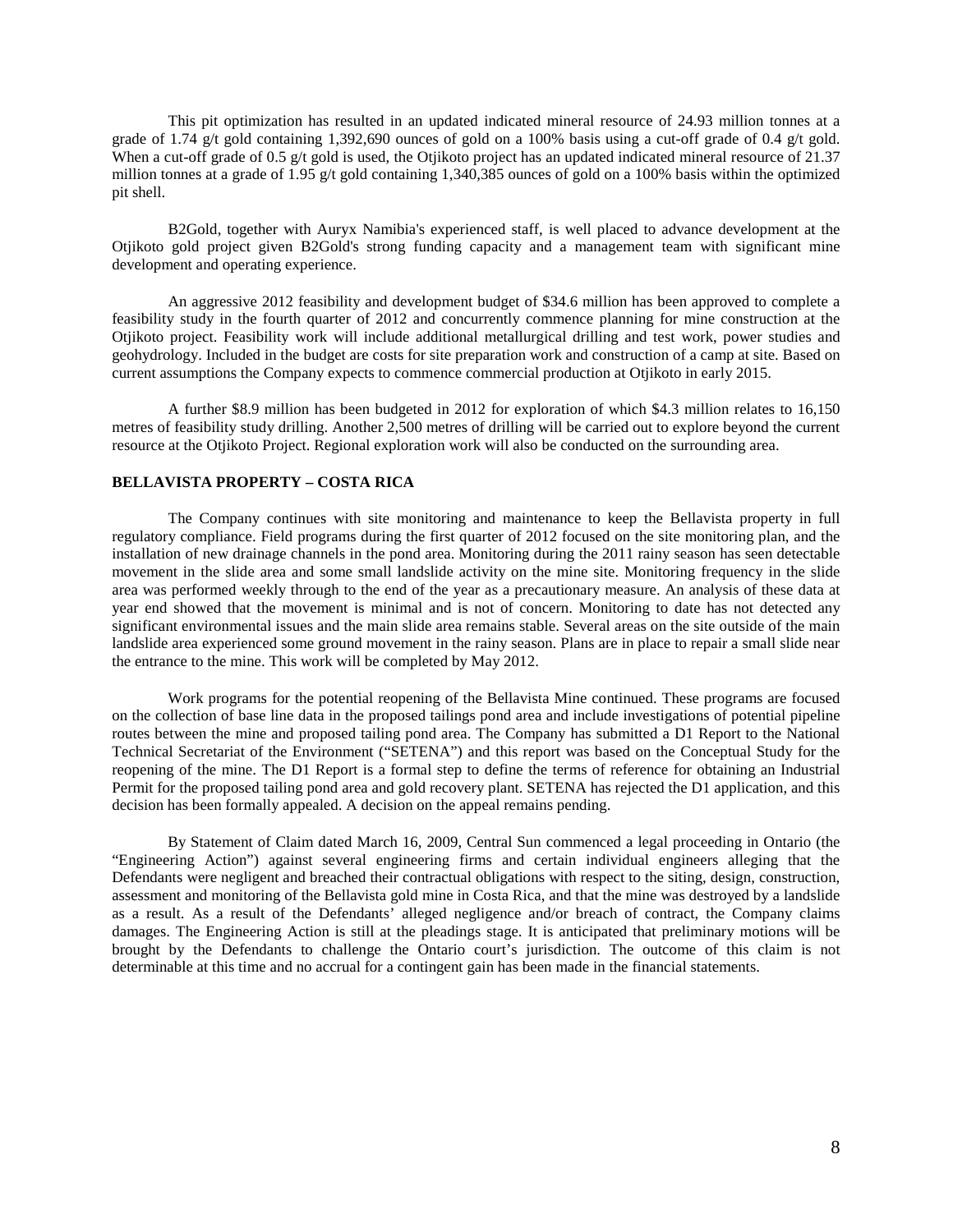# **LIQUIDITY AND CAPITAL RESOURCES**

The Company ended the first quarter of 2012 with cash and cash equivalents of \$97.7 million compared to cash and cash equivalents of \$102.3 million at December 31, 2011 (and \$76.8 million at March 31, 2011). Working capital at March 31, 2012 was \$118.2 million compared to working capital of \$119.2 million at December 31, 2011 (and \$89.3 million at March 31, 2011).

The Company has no debt and no gold hedging. The Company believes that it will be able to self-finance its planned capital and exploration expenditures for 2012 by using its mine operating cash flows and strong cash position. The Company also has \$25 million available for draw down under the Credit Facility with Macquarie Bank Limited.

The Company is projecting another record year for gold production in 2012, with consolidated production from the Libertad and Limon Mines in Nicaragua estimated to total approximately 150,000 to 160,000 ounces of gold at a cash operating cost of approximately \$590 to \$625 per ounce. The mines are projecting a total of approximately \$140 million in cash from mining operations based on a gold price of \$1,550 per ounce.

Annual capital expenditures at the Libertad Mine and Limon Mine for 2012 are budgeted to be approximately \$25.6 and \$19 million, respectively. The 2012 budget for the development of the Jabali deposit is approximately \$23.9 million. In addition, the 2012 exploration budget for Libertad and Limon is \$7 million and \$4.6 million, respectively.

At the Otjikoto gold project, the Company has planned an aggressive 2012 feasibility and development budget of \$34.6 million to complete a feasibility study in the fourth quarter of 2012 and concurrently commence planning for mine construction. A further \$8.9 million has been budgeted in 2012 for exploration of which \$4.3 million relates to feasibility study drilling.

The Gramalote project has a 2012 joint venture prefeasibility and exploration budget of \$36.9 million (100%), of which the Company's 49% share is \$18.1 million. AngloGold, the operator, expects to complete a prefeasibility in June 2012 and a final feasibility study in the fourth quarter of 2013.

On the Cebollati property, the 2012 exploration program has a budget of \$3.4 million which includes approximately 4,000 metres of drilling.

At the Radius joint venture, an exploration budget of \$4.0 million is planned in 2012 to fund 5,000 metres of drilling on the Trebol, San Jose and Pavon targets located along the 6 km northeast trending belt of continuously mineralized volcanic rock.

# *Operating activities*

Cash flow from operating activities (before non-cash working capital changes) for the first quarter of 2012 was \$27.1 million compared to \$24.8 million in the same period last year. The increase of 9% was mainly due to higher average realized gold prices, partially offset by an accrual for current income taxes of \$3.7 million (Q1 2011 - \$nil) relating to its Nicaraguan operations. In 2011, the Company had utilized all of its Nicaraguan non-capital tax loss carry-forwards from previous years and is therefore now subject to current income tax. In Nicaragua, income taxes for the calendar year are due on March  $31<sup>st</sup>$  of the following year. However, the Company anticipates using its Nicaraguan value-added tax receivables and other tax credits to offset Nicaraguan income taxes. As at March 31, 2012, \$13.7 million of the Company's value-added and other tax receivables were due from the Nicaraguan tax authority.

#### *Financing activities*

The Company received proceeds of \$2.9 million (Q1 2011 - \$0.9 million) from the exercise of stock options and \$0.7 million (Q1 2011 - \$nil) from the exercise of warrants in the first quarter of 2012.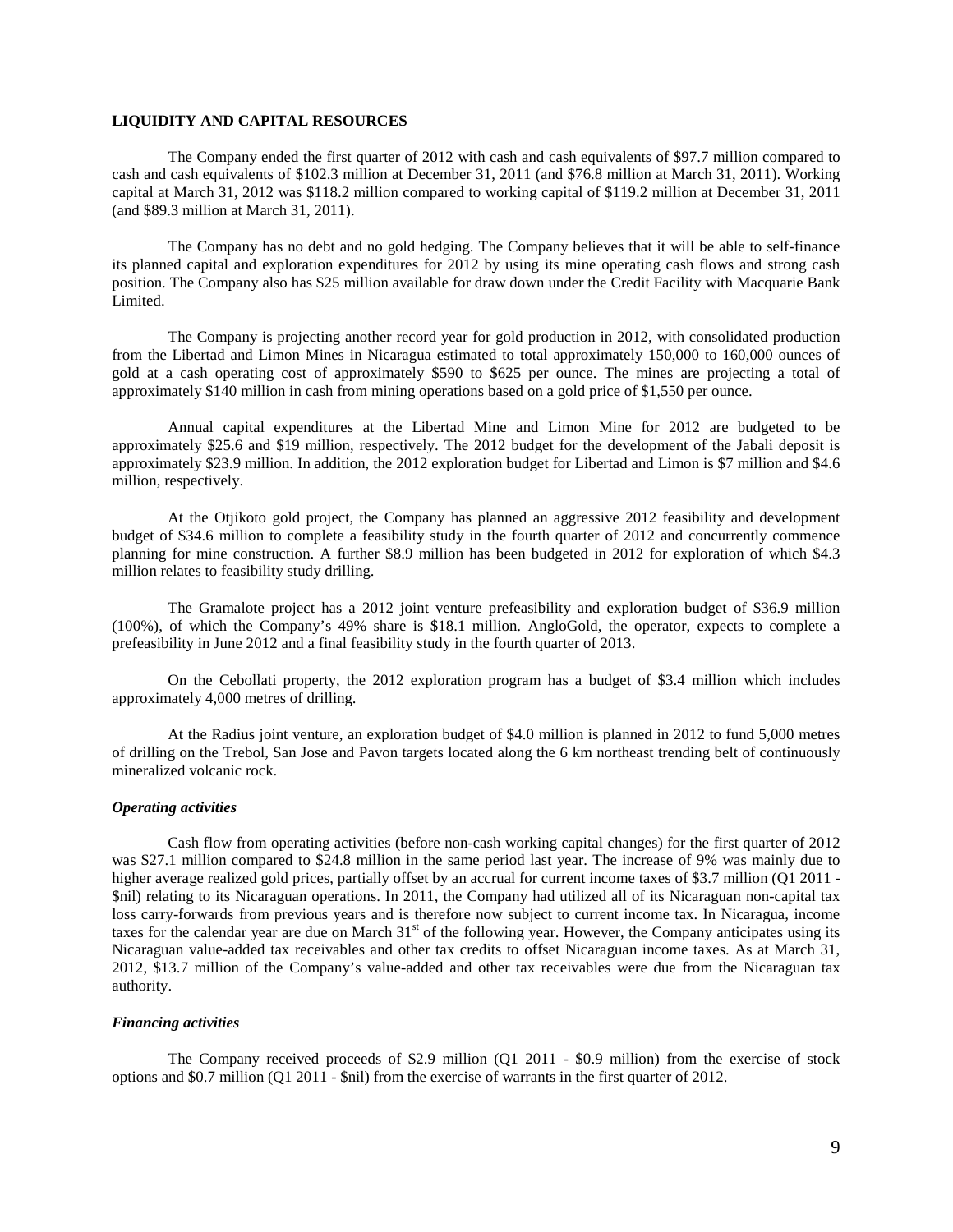# *Investing activities*

In the first quarter of 2012, capital expenditures on sustaining capital, pre-stripping and development at the Libertad Mine (see "Libertad Mine" section) and the Limon Mine (see "Limon Mine" section) totalled \$7.1 million (Q1 2011 - \$7.8 million) and \$7.8 million (Q1 2011 - \$4.4 million), respectively. Jabali development totalled \$1.5 million in the quarter (Q1 2011 - \$nil). In addition, resource property expenditures on exploration (including feasibility/development work at Otjikoto and Gramalote) totalled approximately \$17.1 million (Q1 2011 - \$7.3 million), as disclosed in the table below.

|                                                             | Three months ended<br><b>March 31</b><br>(unaudited) |               |  |
|-------------------------------------------------------------|------------------------------------------------------|---------------|--|
|                                                             | 2012<br><b>2011</b>                                  |               |  |
|                                                             | \$<br>(000's)                                        | \$<br>(000's) |  |
| Otjikoto development                                        | 7,112                                                |               |  |
| Gramalote development                                       | 3,639                                                | 3,377         |  |
| Libertad Mine, exploration (includes Jabali<br>exploration) | 2,460                                                | 1,245         |  |
| Limon Mine, exploration                                     | 1,125                                                | 759           |  |
| Cebollati                                                   | 818                                                  | 851           |  |
| Mocoa                                                       | 633                                                  | 48            |  |
| Radius joint venture                                        | 582                                                  | 405           |  |
| Calibre joint venture                                       | 575                                                  | 368           |  |
| Other                                                       | 143                                                  | 201           |  |
|                                                             | 17,087                                               | 7,254         |  |

#### *Gramalote development*

On April 24, 2012, the Company and AngloGold announced a new JORC and National Instrument 43-101 compliant mineral resource estimate for the Gramalote Central Zone and Trinidad. Total measured and indicated resources at Gramalote Central at a 0.25 g/t gold cut-off, within a \$1,600 per ounce gold optimised Whittle pit consists of 97.1 million tonnes grading 0.81 g/t gold for a total of 2.5 million troy ounces of gold. The Gramalote Central and Trinidad inferred resource is 95.7 million tonnes grading 0.44 g/t gold for a total of 1.36 million troy ounces of gold using similar parameters as the measured and indicated resource.

The new Gramalote Central mineral resource estimate is supported by 41,732 metres of diamond drilling in 126 drill holes completed in 2007 to 2011 and 441 metres of sampling from an underground tunnel. A total of 7,019 metres of diamond drilling in 20 holes drilled by the Company in 2008 was used in the Trinidad resource calculation. Average drill hole spacing used in the resource was 25 metres x 25 metres for measured, 50 metres x 50 metres for indicated and 100 metres x 100 metres for inferred.

Prefeasibility and exploration work recommenced at the Gramalote Project in the second half of 2010 with exploration, infill drilling and metallurgical test sample drilling and preliminary engineering investigations. Highlights from the 2012 and 2011 prefeasibility and exploration work to date on the Gramalote property include positive metallurgical test results showing in excess of 90% recovery and encouraging drill results from Gramalote Central and outside targets indicating the potential for a larger resource. A total of \$40 million has been spent and 35,800.52 metres of diamond drilling has been completed in 118 holes since AngloGold became operator in September 2010.

Exploration drilling has been carried out on five drill targets located within four kilometre of the current Gramalote Central mineral resource including Monjas West, Trinidad South, Monjas East, Limon and Topacio with the aim to add new inferred resources. All of these targets have similar geological, alteration and mineralization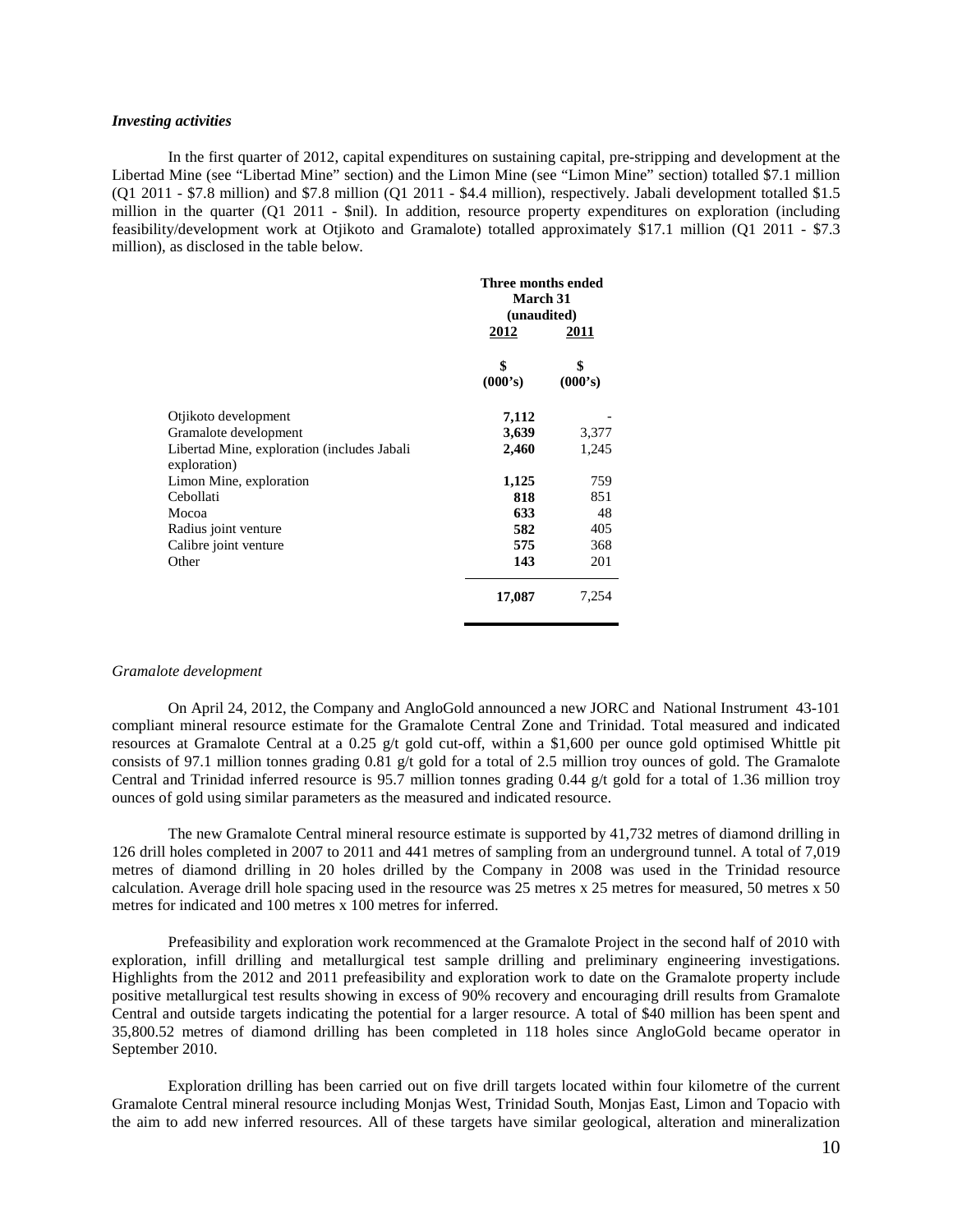characteristics to Gramalote Central. Since October 2010 a total of 16,803.39 metres in 49 drill holes have been completed on the five satellite targets. Results to date clearly indicate the upside potential for more gold mineralization on the large Gramalote property.

Positive gold intersections have been returned in Monjas West located two kilometre west southwest along strike of Gramalote Central resource. A total of 6,281.49 metres in 17 holes have been drilled at Monjas West with results up to 56.0 metres at 0.94 g/t gold (including 14.0 metres at 1.66 g/t gold and 12.0 metres at 1.45 g/t gold) in hole MW-05, 20.0 metres at 1.88 g/t gold in hole MW-03, 22.0 metres at 0.93 g/t gold in hole MW-04 and 12.0 metres at 1.75g/t gold in hole MW-09.

The Company and AngloGold are funding pro rata a 2012 joint venture prefeasibility and exploration budget of \$36.9 million for the Gramalote property that includes 21,700 metres of diamond drilling for the exploration of additional targets on the property and infill and condemnation drilling. In addition, the budget will fund prefeasibility work including additional environmental studies, metallurgical test work and engineering. A prefeasibility study is scheduled to be completed in June 2012 and a final feasibility study is planned for the fourth quarter of 2013.

# *Otjikoto development*

The Company has a 2012 feasibility and development budget of \$34.6 million to complete a feasibility study in the fourth quarter of 2012 and concurrently commence planning for mine construction at the Otjikoto project. Feasibility work will include additional metallurgical drilling and test work, power studies, geohydrology, mine planning, engineering design, cost estimating and environmental and social studies. Included in the budget are costs for site preparation work and construction of a camp at site. The budget also contains \$5.0 million for cash deposits associated with orders for long lead time items with a goal of commencing mining operations early in 2015. A further \$8.9 million has been budgeted in 2012 for exploration, of which \$4.3 million relates to 16,150 metres of feasibility study drilling. Another 2,500 metres of drilling will be carried out to explore beyond the current resource at the Otjikoto project.

For the first quarter of 2012, the Company incurred approximately \$7.1 million on the Otjikoto project which included \$3.9 million relating to Auryx's purchase of the farms Felsenquelle and Otjikoto (the "Farms"). On March 10, 2011, Auryx, through one of its subsidiaries, purchased the Farms, on which certain of its exploration licenses are located, for Namibian \$59.2 million. Half of the purchase price had been paid on transfer. The remaining balance of approximately \$3.9 million was paid on March 9, 2012.

In the first quarter of 2012, trade-off studies necessary to define the mining process were completed and work ongoing included condemnation drilling, feasibility metallurgical testwork, and geohydrological studies. An Environmental and Social Impact Assessment compliant with Namibian guidelines will be submitted in the third quarter of 2012.

Costs incurred in the first quarter of 2012 were well below the projected budget due to changes in consultants completing the feasibility and design work, and delays in capital expenditures. It is anticipated that all of these costs will be incurred in the second quarter and that the project will remain on budget.

Developmental construction activities expected to be completed in 2012 include the relocation of a district road (a permit application has been submitted and approval is pending), clearing and grubbing of the mill site, and initial construction in the camp area. The Company is currently working with NamPower to commence studies for delivering power to the site.

#### *Calibre Joint Venture*

On May 2, 2012, the Company acquired 20 million Units of Calibre Mining Corp. ("Calibre") at a price of \$0.25 per Unit pursuant to a subscription agreement between the parties. Each Unit is comprised of one common share of Calibre and one-half of one share purchase warrant. Each whole warrant entitles the holder thereof to acquire one common share of Calibre at a price of \$0.50 per share for a period of twelve months from the date of issuance. Upon completion of the acquisition, the Company owned 20 million common shares, representing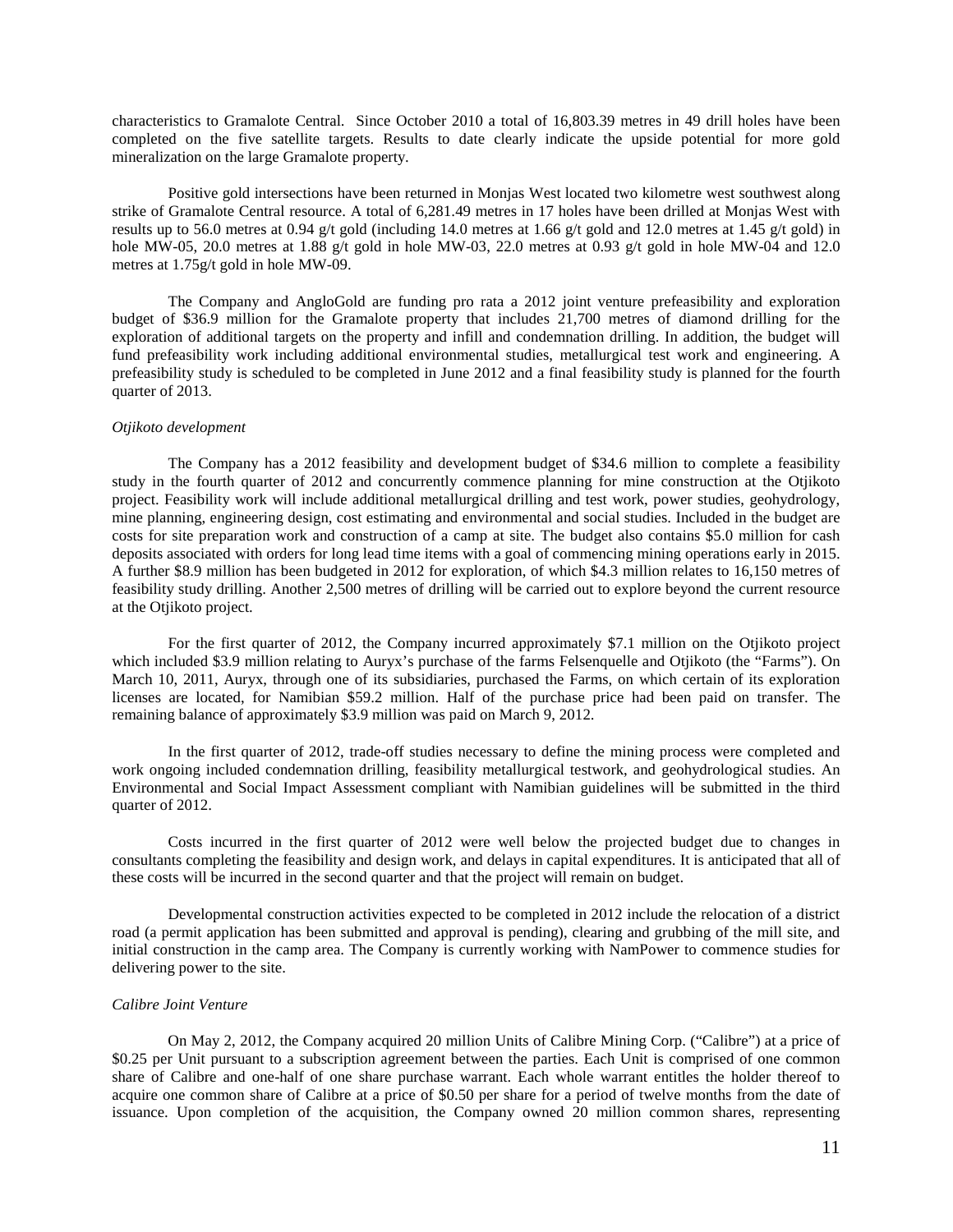approximately 10.6% of the issued and outstanding common shares of Calibre. Assuming full exercise of the Company's 10 million warrants, the Company would own 30 million common shares, representing approximately 15.2% of the issued and outstanding common shares of Calibre.

On April 16, 2012, the Company and Calibre announced further positive drill results at the Primavera Gold and Copper Porphyry joint venture project in the productive Bonanza-Siuna-Rosita mining triangle in the North of Nicaragua.

Drilling resumed early in 2012 with the deepening of the third hole which was not completed due to the holiday break. In addition to completing the third drill hole (PR-11-003), another seven drill holes totaling 3,199 metres have now been completed and results have been received up to drill hole PR-12-009 and partial results for PR-12-010. Significant intercepts include PR-11-003 at 146.5 metres of 0.65 g/t gold and 0.27% copper, PR-12-005 at 46 metres of 0.48 g/t gold and 0.32% copper and PR-12-008, with 172.35 metres at 0.48 g/t gold and 0.24% copper (including 55.5 metres at 0.67 g/t gold and 0.36% copper).

The drill program for 2012 has focused on large step outs from the known mineralization intersected in the first three drill holes. The step-outs were located in all directions from the original drill collars. Mineralization and porphyry style alteration remains open to the northeast and southeast and potentially beyond an apparent normal fault, which has displaced the mineralization to the west and northwest. Porphyry mineralization similar to that intersected in the first three holes was intersected to the northwest (PR-12-005) and west (PR-12-008) while propylitic alteration and associated mineralization was encountered to the northeast (PR-12-006 and PR-12-007). Anomalous gold and copper grades are associated with chalcopyrite and bornite sulfide mineralization that occurs as disseminations and within quartz stockworking within volcanic and intrusive lithologies. Drill hole PR-12-010 was collared over 400 metres to the southeast and intersected a polymetallic quartz vein which yielded 15.4 metres of 0.59 g/t gold and 0.43% copper. The vein cut in the drilling can be traced over one kilometre on surface based on soil and rock sampling as well as the presence of old workings. Further drilling will be needed to establish the potential of this structure. Drill hole 11 is ongoing and is located 120 metres east of hole 2. The top 90 metres have intersected mineralization that visually looks similar to hole 2. Assay results are pending for hole 11.

Exploration going forward will continue with two drills with the focus on infill drilling of the main Primavera zone as well as the testing of additional porphyry and vein targets. Drilling will also test for the displaced mineralization to the west of the main Primavera zone. Detailed mapping and soil sampling will be important to better define potential drill targets. Since access and infrastructure are so favorable at Primavera, the Company expects that the exploration program can progress quickly.

### *Radius Joint Venture*

On April 9, 2012, the Company and Radius announced that the two companies have entered into a binding letter agreement pursuant to which the Company has agreed, among other things, to acquire a 100% interest in the Trebol and El Pavon gold properties in Nicaragua in consideration of Cdn.\$20 million, payable in approximately 4.8 million common shares of B2Gold (at a price per share of Cdn.\$4.17 based on the volume weighted average price of B2Gold's common shares on the Toronto Stock Exchange ("TSX") for the ten trading days immediately preceding the date of the letter agreement). In addition, the Company has agreed to make contingent payments to Radius of \$10 per ounce of gold on 40% of any proven and probable mineral reserves in excess of 500,000 ounces (on a 100% basis). Based on a previous joint venture agreement with Radius, the Company had earned a 60% interest in the Trebol and Pavon properties by expending a total of \$4 million on exploration, resulting in a 60% - 40% B2Gold – Radius joint venture. In connection with the proposed transaction, the Company and Radius will terminate all other aspects of the existing option and joint venture arrangements entered into between the parties in December 2009 in respect of the Trebol, El Pavon and San Pedro exploration properties. The completion of the transaction is subject to a number of conditions, including the completion by the Company of satisfactory due diligence and execution of a definitive purchase agreement and the approval of all relevant regulatory authorities, including the approval of the TSX for the listing of the common shares of B2Gold to be issued in connection with the transaction.

The Company and Radius have also agreed to enter into a joint venture agreement on a 60% - 40% basis with respect to each of the San Jose and La Magnolia properties in Nicaragua and continue jointly exploring the properties with the Company and Radius contributing 60% and 40% respectively, of the exploration expenditures of each joint venture.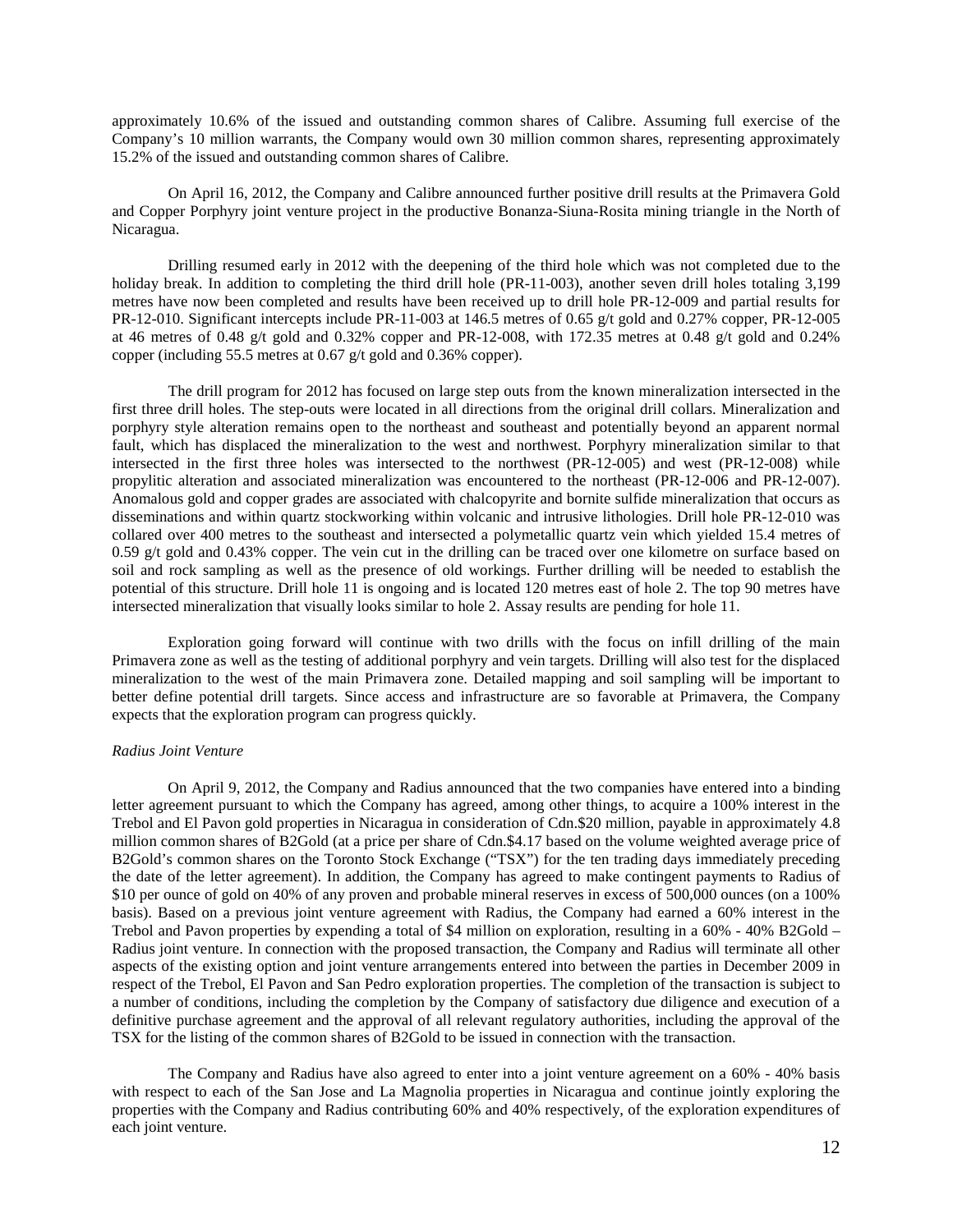The 2012 exploration program budget is to fund 5,000 metres of drilling on the Trebol, San Jose and Pavon targets located along the 6 kilometre northeast trending belt of continuously mineralized volcanic rock.

### *Cebollati*

On September 16, 2011, the Company announced additional drilling results from the first exploration drill program at its newly discovered Cebollati gold project in Uruguay. The Company is earning an 80% interest in the property.

Twenty-eight holes totalling 4,036 metres have been completed to September 16, 2011 with new holes following up on the initial drill holes on the property (see B2Gold press release dated June 7, 2011) which confirmed the presence of significant gold bearing replacement style mineralization within multiple zones. Highlights of the new drilling include:

- UC11-019 with 11.15 metres grading 11.59 g/t gold within a broader 23.85 metres interval of mineralization grading 5.69 g/t
- UC11-022 with 7.55 metres grading 5.67 g/t gold; and
- UC11-021 with 16.25 metres grading 1.74 g/t gold

Recent drilling was concentrated in two areas, Southern and Windmill, with the aim to help in defining the geometry of the previously identified zones and test for multiple zones within the target areas. Tighter spaced drilling confirms the existence of zones of continuous, shallow, mineralization within both the Windmill and Southern zones, which are open along strike and to depth. In conjunction with the trenching each of these zones extends for in excess of 400 metres within a mineralized system which has been defined over greater than 2.2 kilometres in strike length (see B2Gold press release dated November 15, 2010).

Fifteen holes totalling 2,132 metres have been drilled to date in the Southern zone with the majority of the holes testing the eastern limb of a broad antiformal structure close to the main fold hinge zone within the deformed marble sequence. Broad zones of alteration and mineralization have been intersected within the Southern zone with several shallow easterly dipping high grade shoots now identified, as typified by holes UC11-019 and UC11-022, which intersected 11.15 metres grading 11.59 g/t gold (6.17 g/t gold with assays capped at 25 g/t gold) and 7.55 metres grading 5.67 g/t gold (4.66 g/t gold with assays capped at 25 g/t gold) respectively. These higher grade shoots have been traced for approximately 75 metres down dip, remain open to the north and south but appear to pinch out to the east. In addition to these holes a single hole, UC11-029, tested the western limb of the antiform and intersected narrow, potentially stacked, horizons of replacement mineralization, with the central horizon returning 3.30 metres grading 3.76 g/t gold. Additional holes will follow up on this new area of mineralization at a later date.

The 2012 exploration program for the Cebollati project has a budget of \$3.4 million which includes approximately 4,000 metres of drilling. The drilling program will continue on the Southern and Windmill zones following the successful 2011 exploration drilling program that confirmed the presence of significant gold bearing replacement style mineralization within multiple zones. In addition, the 2012 exploration will continue on regional evaluation and project generation work. The Company intends to release further exploration results from the 2011 drilling program shortly.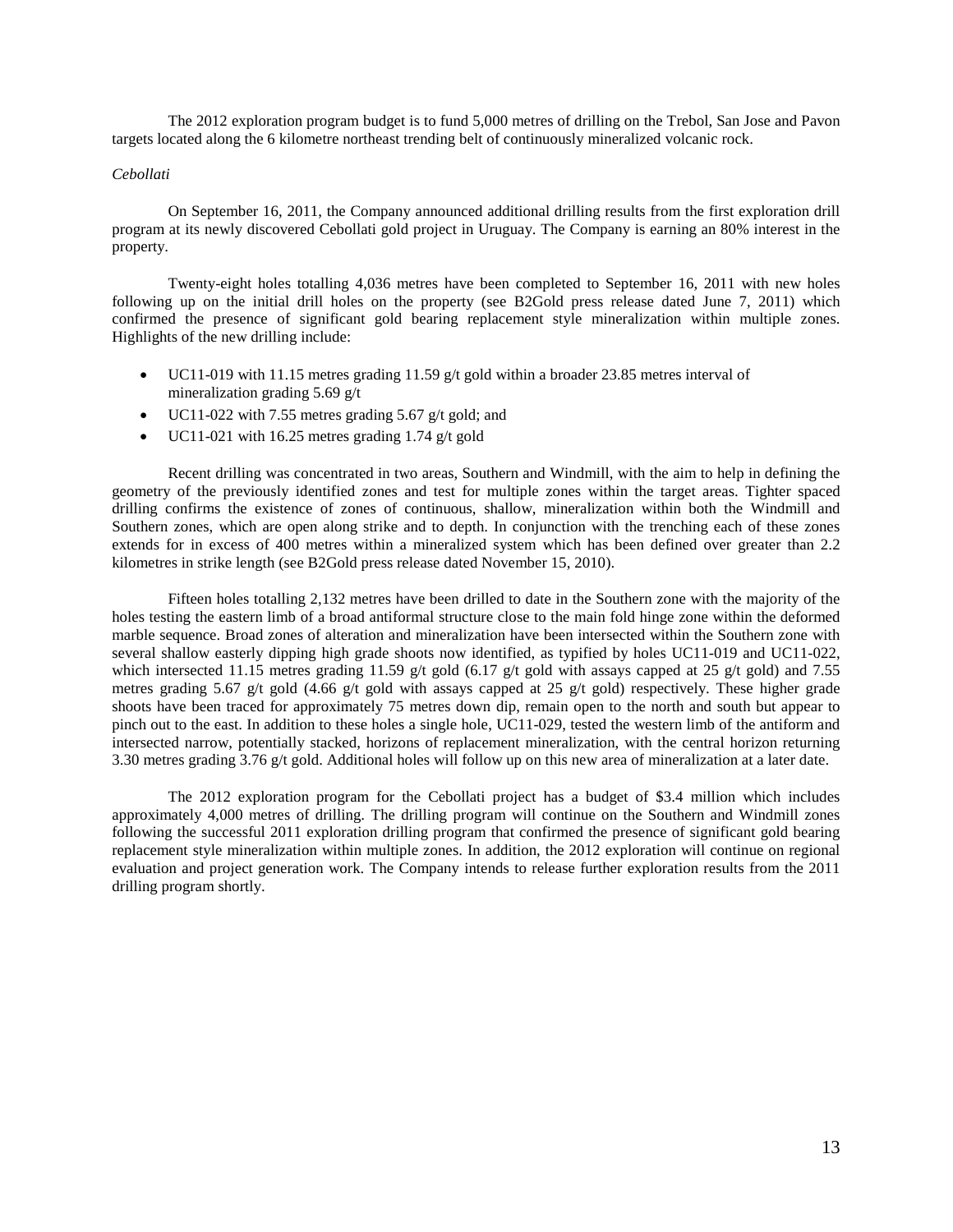# **CRITICAL ACCOUNTING ESTIMATES**

Full disclosure of the Company's accounting policies in accordance with IFRS can be found in Notes 2 and 3 of its audited consolidated financial statements as at December 31, 2011. Management considers the following policies to be the most critical in understanding the judgments that are involved in the preparation of the Company's consolidated financial statements and the uncertainties that could impact its results of operations, financial condition and cash flows:

- Ore reserve and resource estimates;
- Exploration and evaluation expenditures;
- Mine restoration provisions; and
- Deferred income taxes and valuation allowances.

# *Ore reserve and resource estimates*

Ore reserves are estimates of the amount of ore that can be economically and legally extracted from the Company's mining properties. The Company estimates its ore reserves and a mineral resource based on information compiled by appropriately qualified persons relating to the geological data on the size, depth and shape of the ore body, and requires complex geological judgments to interpret the data. The estimation of recoverable reserves is based upon factors such as estimates of foreign exchange rates, commodity prices, future capital requirements, and production costs along with geological assumptions and judgments made in estimating the size and grade of the ore body. Changes in the reserve or resource estimates may impact the carrying value of mining interests, mine restoration provisions, recognition of deferred tax assets, and depreciation and amortization charges.

#### *Exploration and evaluation expenditures*

The application of the Company's accounting policy for exploration and evaluation expenditures requires judgment in determining whether it is likely that future economic benefits are likely either from future exploitation or sale or where activities have not reached a stage which permits a reasonable assessment of the existence of reserves. The Company's cost deferral policy requires management to make certain estimates and assumptions about future events or circumstances, in particular whether an economically viable extraction operation can be established. Estimates and assumptions made may change if new information becomes available. If, after an expenditure is capitalized, information becomes available suggesting that the recovery of expenditure is unlikely, the amount capitalized is written off in the statement of comprehensive income in the period when the new information becomes available.

### *Mine restoration provisions*

The Company's mining and exploration activities are subject to various laws and regulations governing the protection of the environment. Significant judgments and estimates are made when estimating the nature and costs associated with mine restoration provisions. Due to the nature of mine closure plans, cash expenditures are expected to occur over a significant period of time with the majority of the expenditures expected to occur in the years from 2018 to 2023. When considering the effect of the extended time period over which costs are expected to be incurred, combined with the estimated discount rate and inflation factors, the fair value of the mine restoration provisions could materially change from period to period due to changes in the underlying assumptions.

### *Deferred income taxes and valuation allowances*

The Company is periodically required to estimate the tax basis of assets and liabilities. Where applicable tax laws and regulations are either unclear or subject to varying interpretations, it is possible that changes in these estimates could occur that materially affect the amounts of deferred income tax assets and liabilities recorded in the financial statements. Changes in deferred tax assets and liabilities generally have a direct impact on earnings in the period that the changes occur.

Each period, the Company evaluates the likelihood of whether some portion or all of each deferred tax asset will not be realized. This evaluation is based on historic and future expected levels of taxable income, the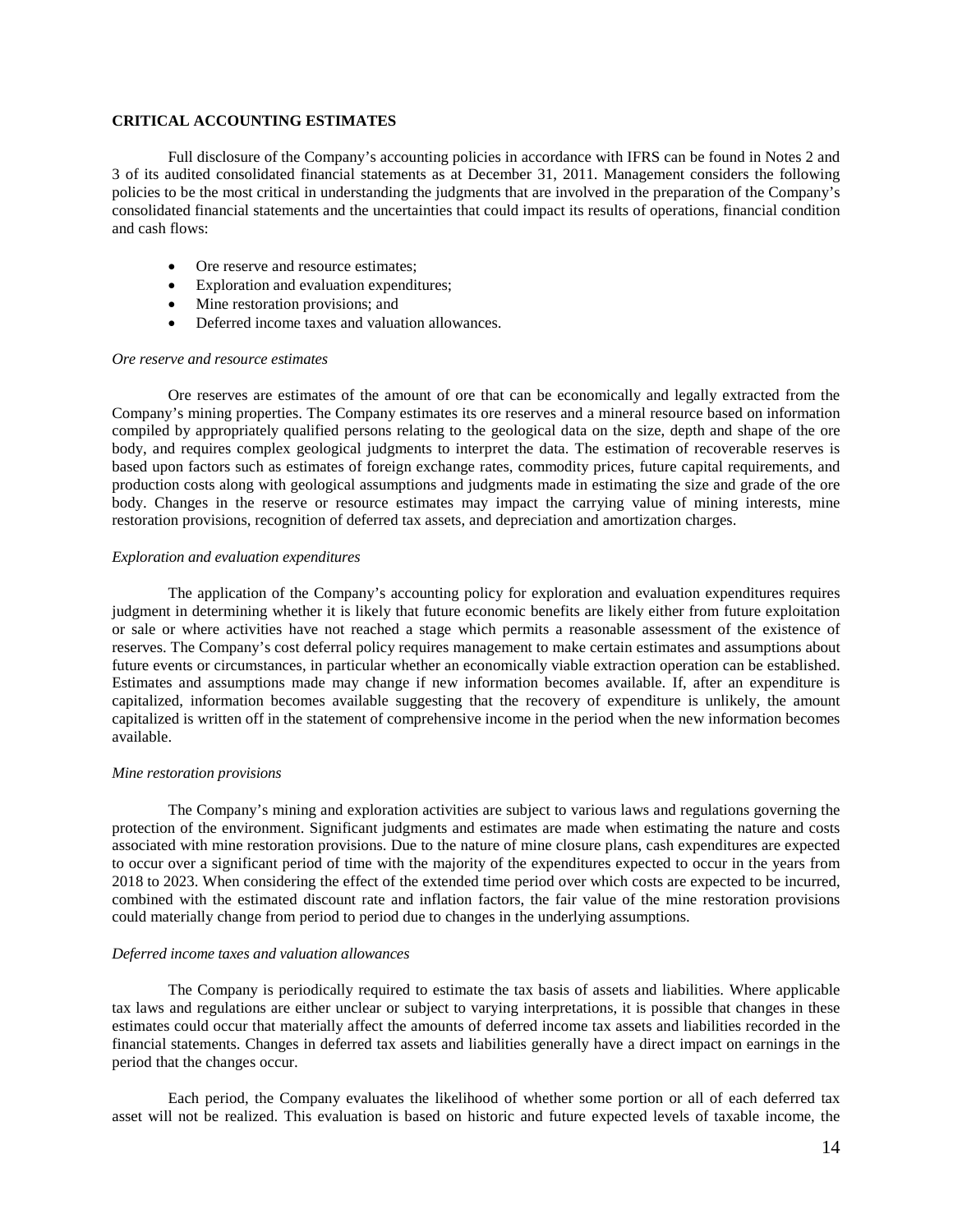pattern and timing of reversals of taxable temporary timing differences that give rise to deferred tax liabilities, and tax planning initiatives. Levels of future taxable income are affected by, among other things, market gold prices, production costs, quantities of proven and probable gold reserves, interest rates and foreign currency exchange rates.

# **RECENT ACCOUNTING PRONOUNCEMENTS**

#### *Adoption of International Financial Reporting Standards ("IFRS")*

Effective January 1, 2011, the Company prepares its financial statements in accordance with IFRS. This MD&A should be read in conjunction with Note 19 "Transition to International Financial Standards" of the Company's audited consolidated financial statements for the year ended December 31, 2011.

### *Financial Instruments: Classification and Measurement – IFRS 9*

This is the first part of a new standard on classification and measurement of financial assets that will replace IAS 39, "Financial Instruments: Recognition and Measurement". IFRS 9 has two measurement categories: amortized cost and fair value. All equity instruments are measured at fair value. A debt instrument is recorded at amortized cost only if the entity is holding it to collect contractual cash flows and the cash flows represent principal and interest. Otherwise it is measured at fair value with changes in fair value through profit or loss. In addition, this new standard has been updated to include guidance on financial liabilities and de-recognition of financial instruments. This standard is effective for years beginning on or after January 1, 2015. The extent of the impact of adoption of IFRS 9 has not yet been determined.

#### *Joint Arrangements – IFRS 11*

This standard replaces the guidance in IAS 31 Interests in Joint Ventures. Under IFRS 11, joint arrangements are classified as either joint operations (the Company presently does not have any joint operations) or joint ventures. Joint venture entities are now accounted for using the equity method.

Upon application of IFRS 11, entities which had previously accounted for joint ventures using proportionate consolidation shall collapse the proportionately consolidated net asset value into a single investment balance at the beginning of the earliest period presented. The investment's opening balance is tested for impairment in accordance with IAS 28 and IAS 36 "Impairment of Assets".

Any impairment losses are recognized as an adjustment to opening retained earnings at the beginning of the earliest period presented. The Company intends to adopt IFRS 11 in its financial statements for the annual period beginning on January 1, 2013. The Company does not expect IFRS 11 to have a material impact on the consolidated financial statements.

# *Disclosure of Interests in Other Entities – IFRS 12*

This IFRS shall be applied by companies with an interest in subsidiaries, joint arrangements, associates or unconsolidated structured entities. The application of this standard intends to enable users of the financial statements to evaluate the nature of and risks associated with its interests in other entities, and the effects of those interests on its financial position, financial performance and cash flows. Companies will be required to disclose information about significant judgments and assumptions made in determining the control of another entity, the joint control of an arrangement or significant influence over another entity and the type of joint arrangement when the arrangement has been structured through a separate vehicle. This standard is effective for years beginning on or after January 1, 2013. The Company does not expect IFRS 12 to have a material impact on the consolidated financial statements.

### *Fair value measurement – IFRS 13*

This IFRS aims to improve consistency and reduce complexity by providing a precise definition of fair value and a single source of fair value measurement and disclosure requirements for use across IFRS. The requirements do not extend the use of fair value accounting but provide guidance on how it should be applied where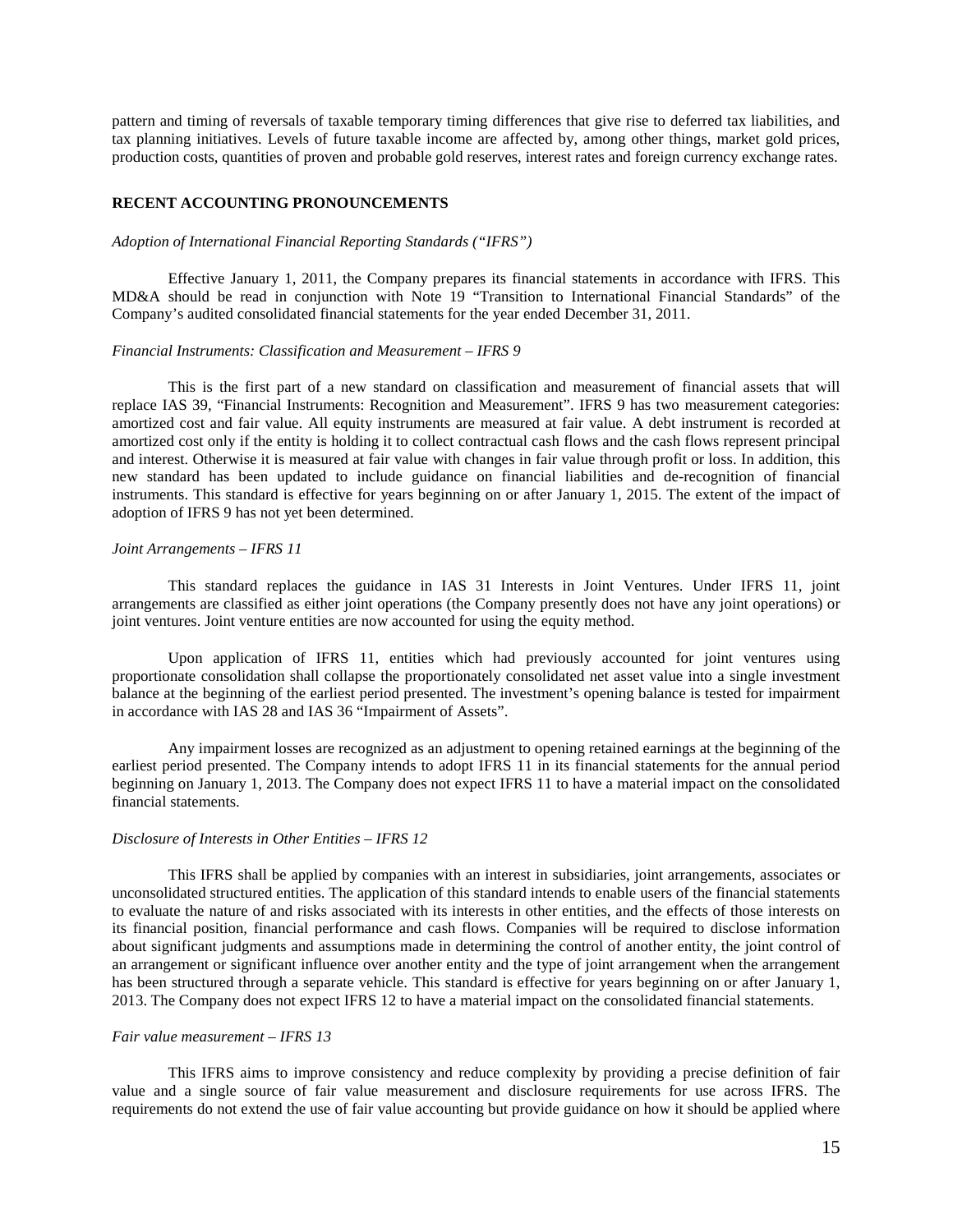its use is already required or permitted by other standards within IFRS. This standard is effective for years beginning on or after January 1, 2013. The extent of the impact of adoption of IFRS 13 has not yet been determined.

### *Stripping Costs in the Production Phase of a Surface Mine – IFRIC 20*

This interpretation applies to waste removal costs that are incurred in open pit mining activity during the production phase of the mine. Recognition of a stripping activity asset requires the asset to be related to an identifiable component of the ore body. Stripping costs that relate to inventory produced should be accounted for as a current production cost in accordance with IAS 2, "Inventories". Stripping costs that generate a benefit of improved access and meet the definition of an asset should be accounted for as an addition to an existing asset. Existing stripping costs on the balance sheet at transition that do not relate to a specific ore body should be written off to opening retained earnings. The stripping activity asset shall be depreciated on a systematic basis, over the expected useful life of the identified component of the ore body that becomes more accessible as a result of the stripping activity. This interpretation is effective for years beginning on or after January 1, 2013. The Company does not expect IFRIC 20 to have a material impact on the consolidated financial statements as the Company currently applies comparable principles to those found in this interpretation.

# **RISKS AND UNCERTAINTIES**

*The exploration and development of natural resources are highly speculative in nature and are subject to significant risks. The risk factors noted below do not necessarily comprise all those faced by the Company. The Company is faced with a number of other risk factors, including these described under the "Risk Factors" section in its Annual Information Form for the year ended December 31, 2011, available under the Company's profile on SEDAR at [www.sedar.com.](http://www.sedar.com/) Additional risks and uncertainties not presently known to the Company or that the Company currently considers immaterial may also impair the business, operations and future prospects of the Company. If any of the following risks actually occur, the business of the Company may be harmed and its financial condition and results of operations may suffer significantly.* 

# *Exploration, Development and Operating Risks*

Mining operations generally involve a high degree of risk. The Company's operations are subject to all the hazards and risks normally encountered in the exploration, development and production of gold, including unusual and unexpected geologic formations, seismic activity, rock bursts, cave-ins, flooding, pit wall failure and other conditions involved in drilling and removal of material, any of which could result in damage to, or destruction of, mines and other producing facilities, damage to life or property, environmental damage and possible legal liability. Although the Company believes that adequate measures to minimize risk are being taken, milling operations are subject to hazards such as fire, equipment failure or failure of retaining dams around tailings disposal areas which may result in environmental pollution and consequent liability.

The exploration for and development of mineral deposits involves significant risks which even a combination of careful evaluation, experience and knowledge may not eliminate. While the discovery of an ore body may result in substantial rewards, few properties that are explored are ultimately developed into producing mines and no assurance can be given that minerals will be discovered in sufficient quantities or having sufficient grade to justify commercial operations or that funds required for development can be obtained on a timely basis. Major expenses may be required to locate and establish mineral reserves, to develop metallurgical processes and to construct mining and processing facilities at a particular site. It is impossible to ensure that the exploration or development programs planned by the Company will result in a profitable commercial mining program. The economics of developing gold and other mineral properties are affected by many factors including the cost of operations, variations of the grade of ore mined, fluctuations in the price of gold or other minerals produced, costs of processing equipment and such other factors as government regulations, including regulations relating to royalties, allowable production, importing and exporting of minerals and environmental protection. The exact effect of these factors cannot be accurately predicted but the combination of these factors may result in the Company not receiving an adequate return on invested capital.

There is no certainty that the expenditures made by the Company towards the search for and evaluation of mineral deposits will result in discoveries or development of commercial quantities of ore.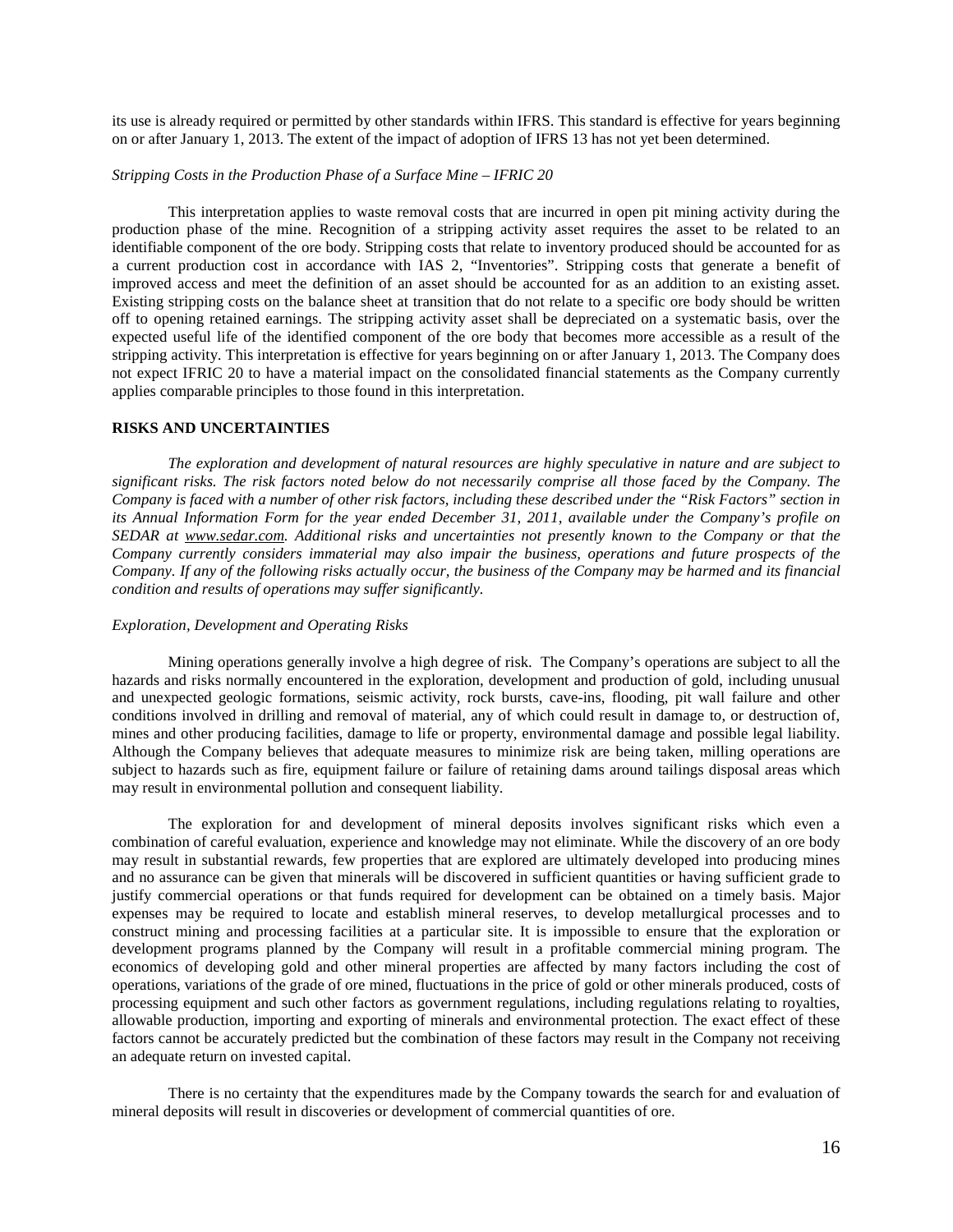### *Foreign Countries and Mining Risks*

The Company's production activities are currently conducted in Nicaragua and, as such, the Company's operations are exposed to various levels of political, economic and other risks and uncertainties. These risks and uncertainties vary from country to country and include, but are not limited to, terrorism, hostage taking, military repression, extreme fluctuations in currency exchange rates, high rates of inflation, labour unrest, the risks of war or civil unrest, expropriation and nationalization, uncertainty as to the outcome of any litigation in foreign jurisdictions, uncertainty as to enforcement of local laws, renegotiation or nullification of existing concessions, licences, permits and contracts, illegal mining, changes in taxation or royalty policies, restrictions on foreign exchange and repatriation, and changing political conditions, currency controls and governmental regulations that favour or require the awarding of contracts to local contractors or require foreign contractors to employ citizens of, or purchase supplies from, a particular jurisdiction.

The Company has interests in exploration/development properties that are located in developing countries, including Namibia, Nicaragua and Colombia, and the mineral exploration and mining activities of the Company may be affected in varying degrees by political instability and government regulations relating to foreign investment and the mining industry. Changes, if any, in mining or investment policies or shifts in political attitude in Namibia, Nicaragua or Colombia may adversely affect the Company's operations or profitability. Operations may be affected in varying degrees by government regulations with respect to, but not limited to, restrictions on production, price controls, export controls, currency remittance, income taxes, royalties, expropriation of property, foreign investment, maintenance of claims, environmental legislation, land use, land claims of local people, water use and mine safety.

Failure to comply with applicable laws, regulations, and permitting requirements may result in enforcement actions there under, including orders issued by regulatory or judicial authorities causing operations to cease or be curtailed, and may include corrective measures requiring capital expenditures, installation of additional equipment, or remedial actions. Parties engaged in mining operations may be required to compensate those suffering loss or damage by reason of the mining activities and may have civil or criminal fines or penalties imposed for violations of applicable laws or regulations. Amendments to current laws, regulations and permits governing operations and activities of mining companies, or more stringent implementation thereof, could have a material adverse impact on the Company and cause increases in capital expenditures or production costs or reduction in levels of production at producing properties or require abandonment or delays in development of new mining properties.

The occurrence of these various factors and uncertainties cannot be accurately predicted and could have an adverse effect on the Company's business, financial condition and results of operations.

### *Property Interests*

The ability of the Company to carry out successful mineral exploration and development activities and mining operations will depend on a number of factors. No guarantee can be given that the Company will be in a position to comply with all conditions and obligations, or to require third parties to comply with their obligations with respect to such properties. Furthermore, while it is common practice that permits and licenses may be renewed, extended or transferred into other forms of licenses appropriate for ongoing operations, no guarantee can be given that a renewal, extension or a transfer will be granted to the Company or, if they are granted, that the Company will be in a position to comply with all conditions that are imposed. A number of the Company's interests are the subject of pending applications to register assignments, extend the term, increase the area or to convert licenses to concession contracts and there is no assurance that such applications will be approved as submitted.

The Company is satisfied, based on due diligence conducted by the Company, that its interests in the properties are valid and exist. There can be no assurances, however, that the interests in the Company's properties are free from defects or that the material contracts between the Company and a foreign government or the entities owned or controlled by it will not be unilaterally altered or revoked. There is no assurance that such rights and title interests will not be revoked or significantly altered to the detriment of the Company. There can be no assurances that the Company's rights and title interests will not be challenged or impugned by third parties. The Company's interests in properties may be subject to prior unregistered agreements or transfers and title may be affected by undetected defects or governmental actions.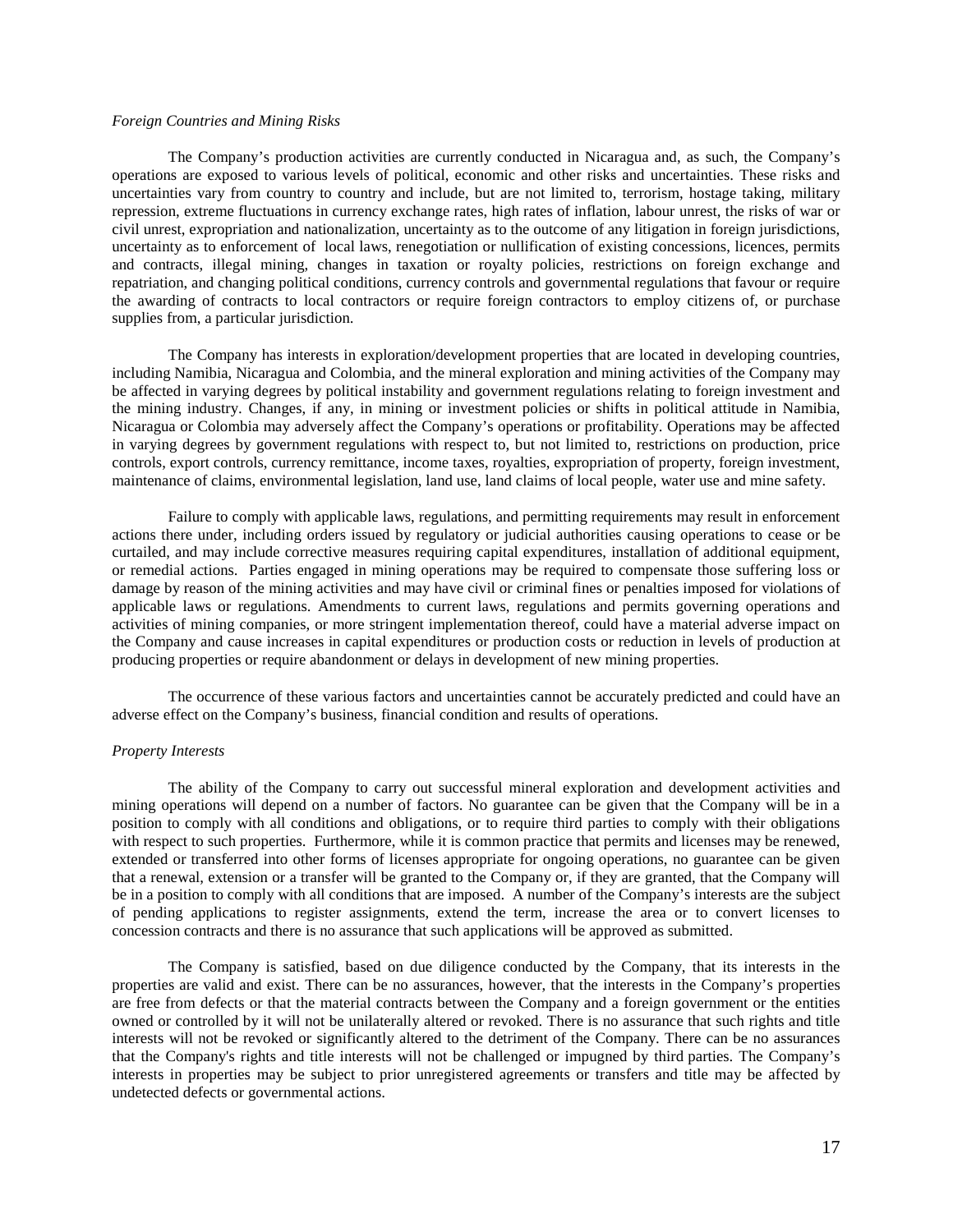Certain of the Company's property interests are also the subject of joint ventures that give the Company the right to earn an interest in the properties. To maintain a right to earn an interest in the properties, the Company may be required to make certain expenditures in respect of the property maintenance by paying government claim and other fees. If the Company fails to make the expenditures or fails to maintain the properties in good standing, the Company may lose its right to such properties and forfeit any funds expended to such time.

# *Commodity Prices*

The profitability of the Company's operations will be dependent upon the market price of mineral commodities. Mineral prices fluctuate widely and are affected by numerous factors beyond the control of the Company. The level of interest rates, the rate of inflation, world supply of mineral commodities, consumption patterns, sales of gold by central banks, forward sales by producers, production, industrial and jewellery demand, speculative activities and stability of exchange rates can all cause significant fluctuations in prices. Such external economic factors are in turn influenced by changes in international investment patterns, monetary systems and political developments. The prices of mineral commodities have fluctuated widely in recent years. Current and future price declines could cause commercial production to be impracticable.

The Company's revenues and earnings also could be affected by the prices of other commodities such as fuel and other consumable items, although to a lesser extent than by the price of gold. The prices of these commodities are affected by numerous factors beyond the Company's control.

#### *Credit risk*

As at March 31, 2012, \$13.7 million of the Company's value-added and other tax receivables were due from the Nicaraguan tax authority. Nicaraguan tax regulations allow taxpayers to: (a) request that refundable tax credits be used to offset other tax obligations or (b) request a cash refund. The regulations provide a specific process for obtaining approval, including required documentation and other information that needs to be reviewed by the Nicaraguan tax administration. However, the regulations do not provide a specific time frame for the tax administration to complete their approval process. The Company is following the process to request authorization to use excess tax credits to offset other tax obligations. The Company has successfully obtained such type of approvals in the past and the tax administration is currently processing approvals related to outstanding credits of the Company. However, in 2011, the approval process by the tax administration has become less efficient as a result of changes in key personnel (at the tax administration) along with a series of new policies to scrutinize requests for refunds and other mechanisms for compensation of excess credits, delaying the process for the Company to use its tax credits to offset other tax obligations.

# *Currency Risks*

The Company's operations in foreign countries are subject to currency fluctuations and such fluctuations may materially affect the Company's financial position and results. The Company reports its financial results in United States dollars and incurs expenses in United States dollars, Canadian dollars, Namibian dollars, Nicaraguan córdobas, and Colombian pesos. As the exchange rates between the Namibian dollar, Nicaraguan córdoba, Colombian peso and Canadian dollar fluctuate against the United States dollar, the Company will experience foreign exchange gains and losses. The exchange rate between the córdoba and the United States dollar varies according to a pattern set by the Nicaraguan Central Bank. The córdoba has been annually devalued versus the United States dollar by means of a crawling peg mechanism which currently stands at approximately 5%.

### *Environmental Compliance*

The Company's operations are subject to local laws and regulations regarding environmental matters, the abstraction of water, and the discharge of mining wastes and materials. Any changes in these laws could affect the Company's operations and economics. Environmental laws and regulations change frequently, and the implementation of new, or the modification of existing, laws or regulations could harm the Company. The Company cannot predict how agencies or courts in foreign countries will interpret existing laws and regulations or the effect that these adoptions and interpretations may have on the Company's business or financial condition.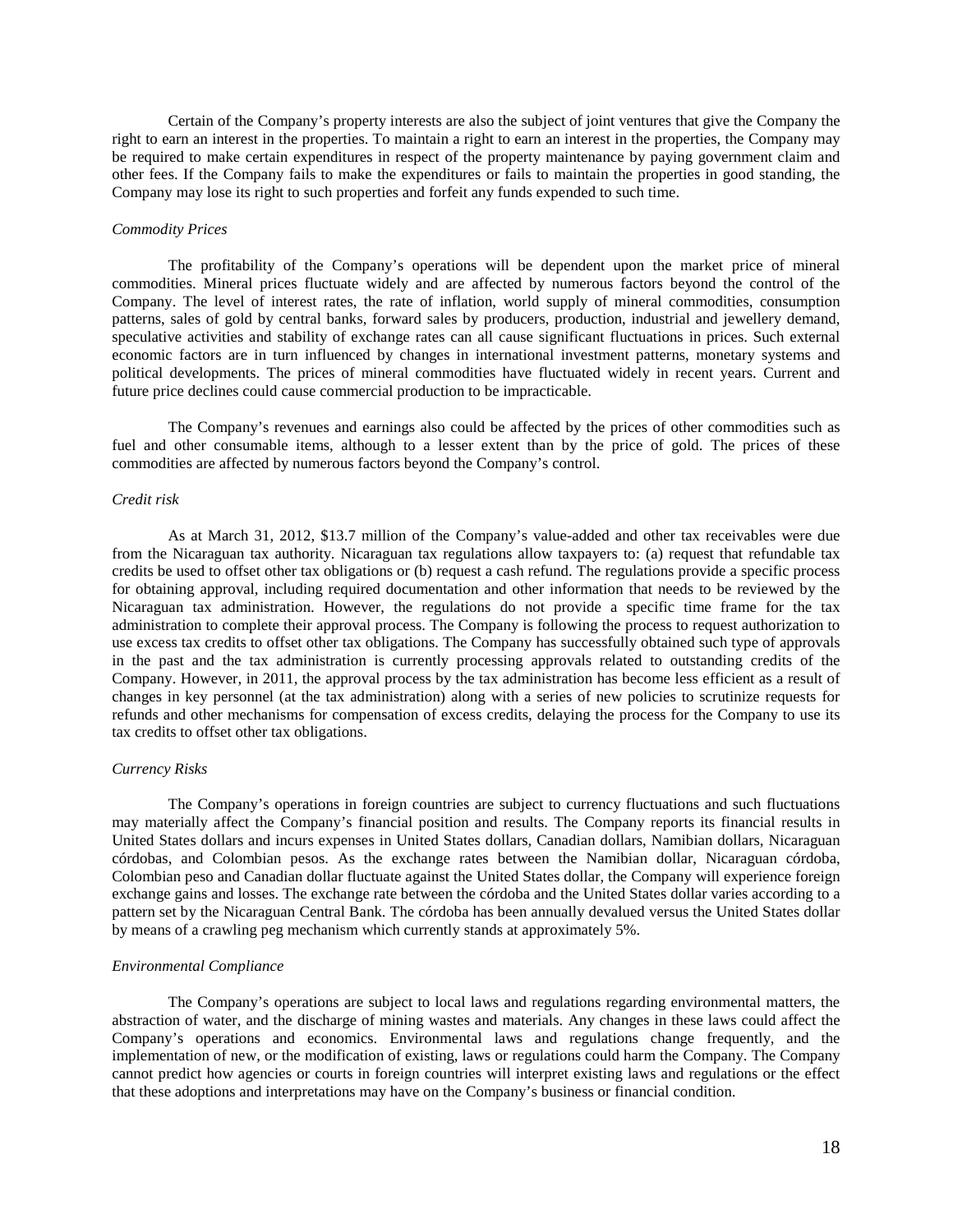The Company may be required to make significant expenditures to comply with governmental laws and regulations. Any significant mining operations will have some environmental impact, including land and habitat impact, arising from the use of land for mining and related activities, and certain impact on water resources near the project sites, resulting from water use, rock disposal and drainage run-off. No assurances can be given that such environmental issues will not have a material adverse effect on the Company's operations in the future. While the Company believes it does not currently have any material environmental obligations, exploration activities may give rise in the future to significant liabilities on the Company's part to the government and third parties and may require the Company to incur substantial costs of remediation. Additionally, the Company does not maintain insurance against environmental risks. As a result, any claims against the Company may result in liabilities the Company will not be able to afford, resulting in the failure of the Company's business. Failure to comply with applicable laws, regulations, and permitting requirements may result in enforcement actions thereunder, including orders issued by regulatory or judicial authorities causing operations to cease or be curtailed, and may include corrective measures requiring capital expenditures, installation of additional equipment, or remedial actions. Parties engaged in exploration operations may be required to compensate those suffering loss or damage by reason of the exploration activities and may have civil or criminal fines or penalties imposed for violations of applicable laws or regulations and, in particular, environmental laws.

Amendments to current laws, regulations and permits governing operations and activities of exploration companies, or more stringent implementation thereof, could have a material adverse impact on the Company and cause increases in expenditures and costs or require abandonment or delays in developing new mining properties.

# **INTERNAL CONTROLS**

The Company's management is responsible for establishing and maintaining adequate internal control over financial reporting. Any system of internal control over financial reporting, no matter how well designed, has inherent limitations. As a result, even those systems determined to be effective can only provide reasonable assurance regarding the preparation and presentation of the Company's financial statements. There have been no changes in the Company's internal control over financial reporting in the first quarter of 2012 that have materially affected, or are reasonably likely to materially affect, internal control over financial reporting.

## **NON-IFRS MEASURES**

Cash cost per ounce data are intended to provide additional information and should not be considered in isolation or as a substitute for measures of performance prepared in accordance with IFRS.

|                                                                                                                        | Three months ended<br><b>March 31</b> |                            |
|------------------------------------------------------------------------------------------------------------------------|---------------------------------------|----------------------------|
|                                                                                                                        | <u>2012</u>                           | <u>2011</u>                |
|                                                                                                                        | \$<br>(000's)                         | \$<br>(000's)              |
| Production costs per consolidated financial statements<br>Royalties and production taxes<br>Inventory sales adjustment | 22,336<br>3,215<br>(2,014)            | 20,540<br>2,739<br>(2,094) |
|                                                                                                                        | 23,537                                | 21,185                     |
| Gold production (in ounces)                                                                                            | 34,602                                | 34,733                     |
| Total cash costs per ounce of gold production (\$/ounce)                                                               | 680                                   | 610                        |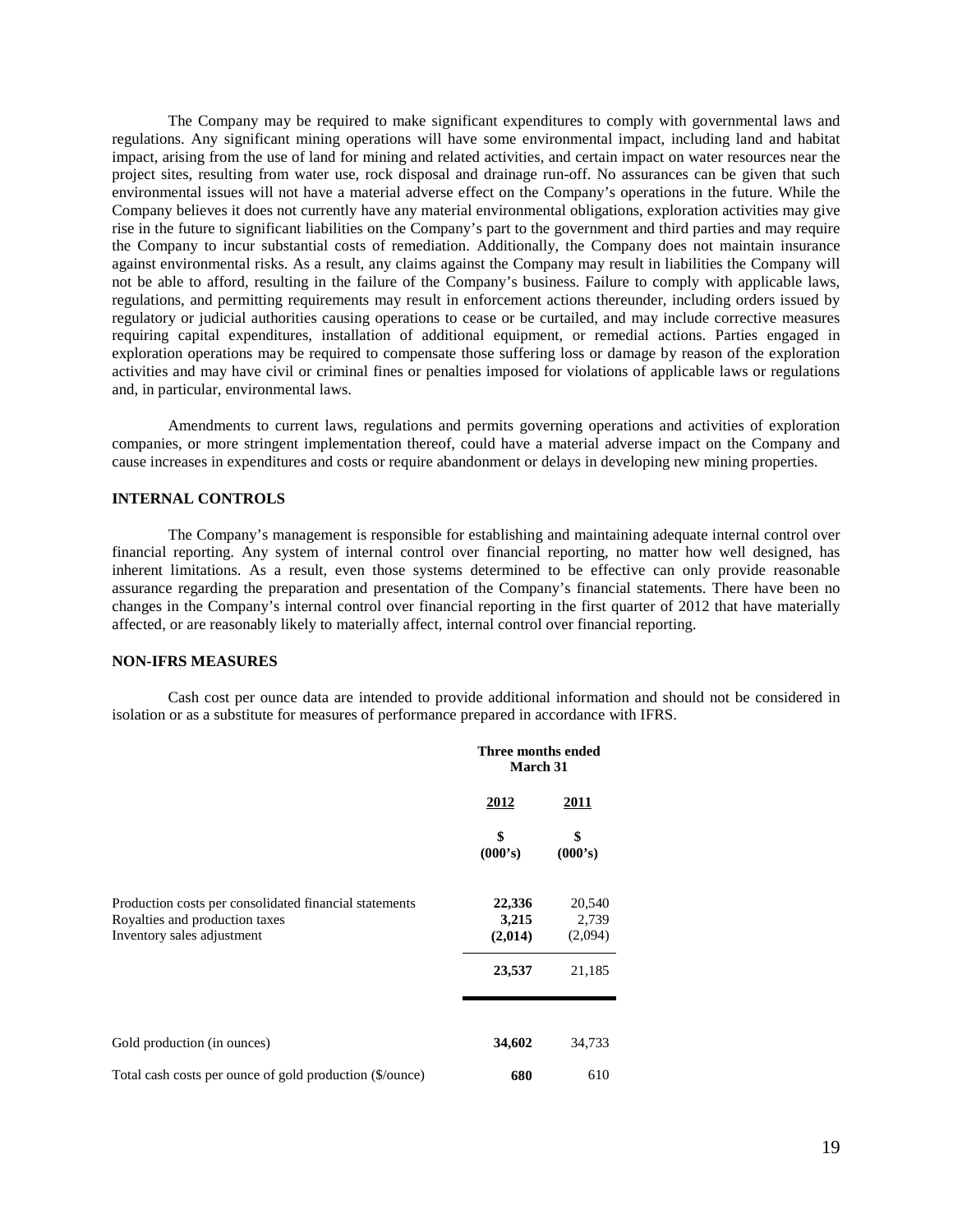Total cash costs per ounce is derived from amounts included in the Consolidated Statement of Operations and include mine site operating costs such as mining, processing, smelting, refining, transportation costs, royalties and production taxes, less silver by-product credits.

# **SUMMARY OF UNAUDITED QUARTERLY RESULTS**

|                                                                                                              | $\Omega$ 1 | Q <sub>4</sub> | Q <sub>3</sub> | $\Omega$ | $\Omega$ | Q <sub>4</sub> | Q <sub>3</sub> | $\Omega$ |
|--------------------------------------------------------------------------------------------------------------|------------|----------------|----------------|----------|----------|----------------|----------------|----------|
|                                                                                                              | 2012       | 2011           | 2011           | 2011     | 2011     | 2010           | 2010           | 2010     |
| Gold revenue (\$ in thousands)                                                                               | 63,873     | 66,894         | 50,459         | 54,498   | 53,501   | 47,013         | 40,191         | 23,266   |
| Gold sold (ounces)                                                                                           | 37,853     | 39,557         | 29,672         | 36,030   | 38,754   | 34,039         | 32,300         | 19,319   |
| Average realized gold price<br>$(\$/$ ounce)                                                                 | 1,687      | 1,691          | 1,701          | 1,513    | 1,381    | 1,381          | 1,244          | 1,204    |
| Gold produced (ounces)                                                                                       | 34,602     | 38,808         | 34,303         | 36,760   | 34,733   | 36,824         | 30,675         | 24,924   |
| Cash operating costs<br>$(\frac{\sqrt{2}}{2})$ ounce gold)                                                   | 587        | 542            | 529            | 507      | 531      | 535            | 517            | 648      |
| Total cash costs (\$/ ounce<br>gold)                                                                         | 680        | 632            | 620            | 586      | 610      | 609            | 581            | 709      |
| Net income (loss) $&$<br>comprehensive income (loss)<br>for the period $(1)$ (\$ in<br>thousands)            | 14,546     | 20,837         | 9,036          | 15,016   | 11,411   | 4,337          | 28,056         | (8,057)  |
| Earnings (loss) per share $(1)$ –<br>basic $($ )                                                             | 0.04       | 0.06           | 0.03           | 0.05     | 0.03     | 0.01           | 0.09           | (0.03)   |
| Earnings (loss) per share $(1)$ –<br>diluted $(\$)$                                                          | 0.04       | 0.06           | 0.03           | 0.05     | 0.03     | 0.01           | 0.09           | (0.03)   |
| Cash flows from operating<br>activities (\$ in thousands)<br>- before changes in non-cash<br>working capital | 27,066     | 35,361         | 19,971         | 28,833   | 24,765   | 22,033         | 13,545         | 1,069    |

*(1) Attributable to the shareholders of the Company.*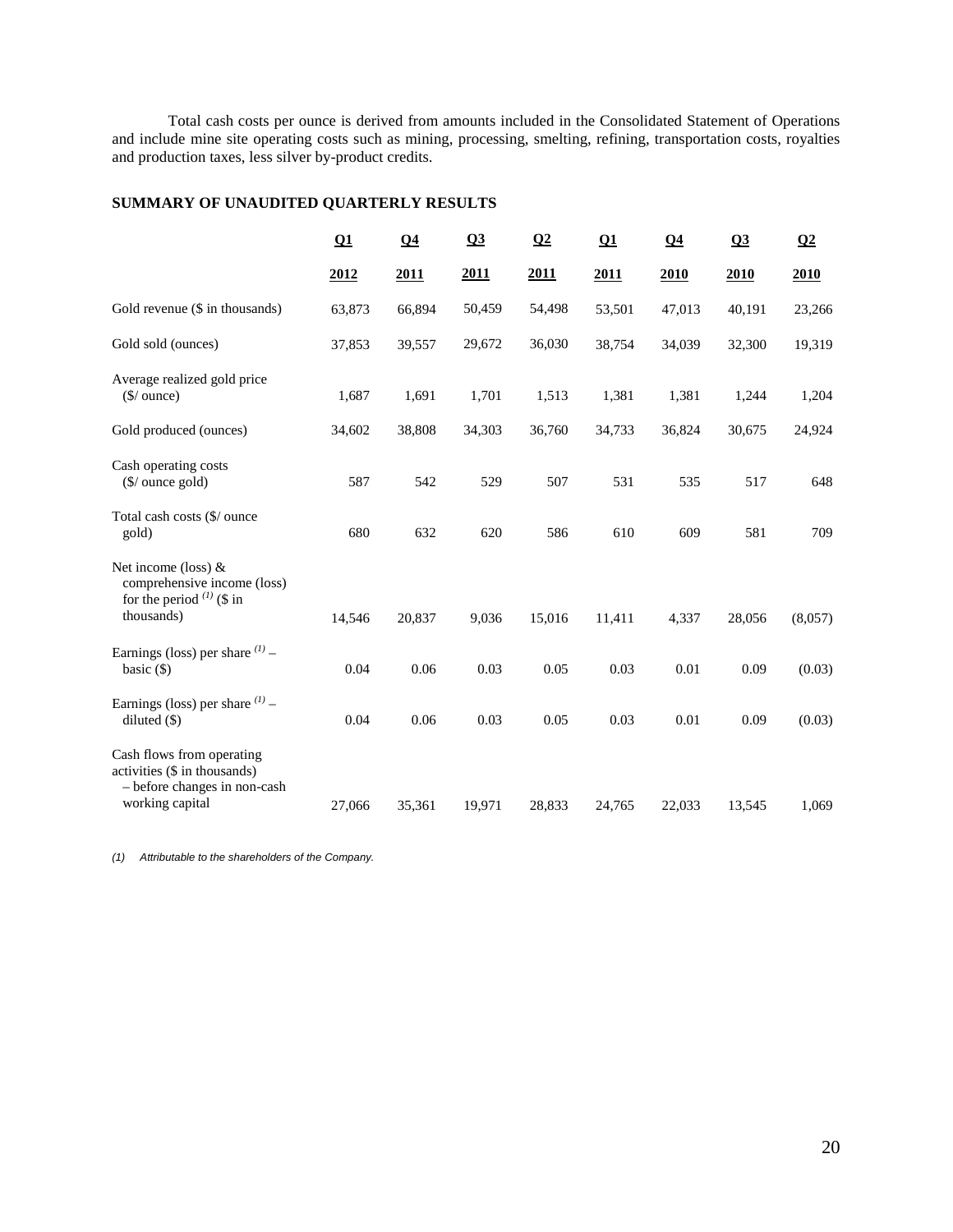# **OUTLOOK**

B2Gold is off to an excellent start in 2012 as we look to duplicate our operational success from 2011. We will continue to optimize gold production at the two mines, advance the development of the Jabali, Otjikoto and Gramalote development projects, further explore around the mines and our other numerous exploration projects, pursue accretive acquisitions and maintain a strong cash position.

# *Operations*

Our highly experienced operations team continues to excel with outstanding performance at the Libertad and Limon mines, excellent work on feasibility and development projects, and playing a critical role in the evaluation of acquisition targets.

B2Gold is projecting another record year for gold production in 2012, with consolidated production from La Libertad and Limon Mines estimated to total approximately 150,000 to 160,000 ounces of gold at a cash operating cost of approximately \$590 to \$625 per ounce. B2Gold has no debt and is unhedged. Average operating cash costs have been budgeted to be approximately 10% higher in 2012 compared to 2011 mainly due to a short term higher strip ratio at La Libertad and higher consumables and power costs.

Cash operating costs are expected to improve and production to increase in 2013 over 2012 due to the processing of higher grade ore from the Jabali deposit through La Libertad mill. The Company is projecting gold production to increase to approximately 185,000 ounces in 2013 and 200,000 ounces in 2014, subject to final permitting and mine planning of the Jabali deposits.

#### *La Libertad Mine, Nicaragua*

The Libertad Mine had an excellent first quarter in 2012 producing 24,246 ounces of gold at an operating cash cost of \$498 per ounce. Production was ahead of projections and cash operating costs were \$107 below budget. In 2012 the Company is projecting production from La Libertad to increase each quarter and total between 102,000 and 110,000 ounces of gold for the year with operating cash costs of between \$550 to \$575 per ounce.

In 2011 and 2012 the Company enjoyed continued exploration success on the Jabali zones 12 km east of La Libertad mill on La Libertad property. Our exploration team has now outlined large new resources on the Jabali zones with significantly higher gold grade than is currently being mined and processed at La Libertad.

The discovery of the higher grade Jabali zones is a great example of the value that effective exploration can create. These higher grade zones located a short truck haul from La Libertad mill will allow us to increase the grade of the mill feed thereby providing significantly more gold annually from the same tonnage of ore. With the commencement of hard rock mining at Jabali in late 2012, subject to a final mine plan and permit, we are projecting La Libertad annual gold production to increase to 135,000 ounces in 2013 and to 150,000 ounces per year commencing in 2014.

The Jabali zones remain open to the east and west and further drilling is underway on these and other targets on the La Libertad property.

#### *Limon Mine, Nicaragua*

The Limon Mine is projected to produce approximately 48,000 to 50,000 ounces of gold in 2012, an increase from 2011 production of 45,037 ounces of gold. Operating cash costs for 2012 are projected at approximately \$700 to \$725 per ounce of gold. Similarly to La Libertad we are projecting increased gold production on a quarterly basis throughout the year at the Limon Mine.

Exploration continues at El Limon with two drill rigs exploring both near surface and underground targets with the goal of increasing the five year mine life and testing higher grade targets.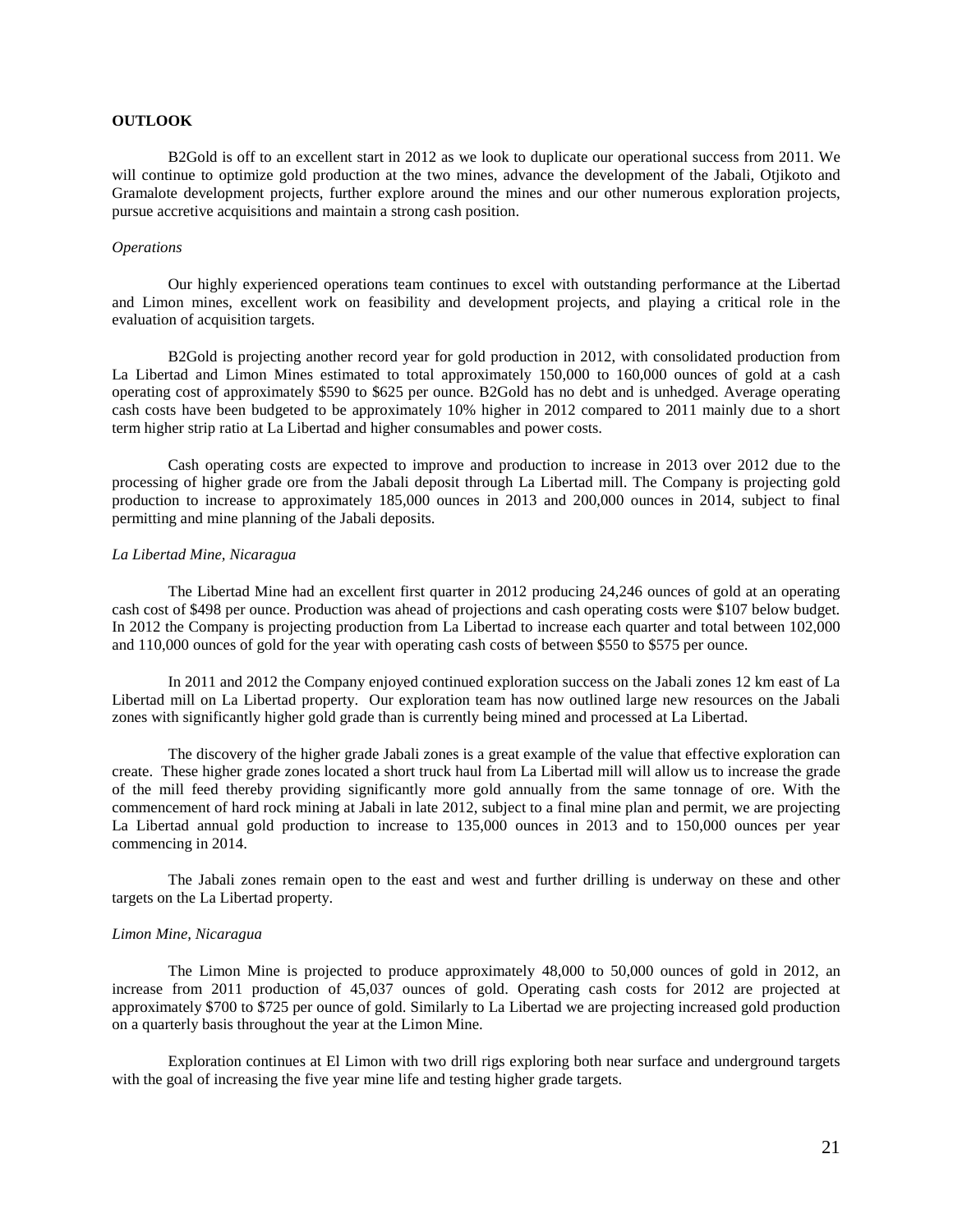# *Health, Safety, Environmental and Corporate Social Responsibility*

In 2012 B2Gold will continue our strong commitment to maintain our high standards of health, safety, environment and corporate social responsibilities. We continue to invest in the communities where we operate with more than \$4 million spent on social programs at La Libertad and the Limon communities in 2011. These monies were focused on issues related to public health, education, and development of small business. In 2012, B2Gold has budgeted \$8.6 million for support and administration of the Company's Corporate Social Responsibility Program. This program is implemented in the communities where we work, and at the national level.

B2Gold manages social responsibilities in the communities where we work through establishment of transparent foundations that include stakeholder participation as a key to developing sustainable projects. Our foundations focus on public health and welfare, education, development of small to medium enterprises and critical areas identified by key members of the local communities.

#### *Development Projects*

#### *Otjikoto Project, Namibia*

Late in 2011, the Company completed the acquisition of a 92% interest in the Otjikoto project in Namibia, by completing a business combination with Auryx Gold whereby we acquired all of their shares in exchange for B2Gold shares.

B2Gold is conducting an aggressive 2012 exploration, feasibility and development program of \$43.5 million to further drill test the exploration potential of the property, complete a feasibility study in the fourth quarter of 2012 and concurrently commence planning for mine construction at the Otjikoto gold project. Based on current projections the Otjikoto gold mine would commence commissioning of the mill in late 2014.

B2Gold, along with Auryx Namibia's experienced staff, is well placed to advance development at the Otjikoto gold project given B2Gold's strong funding capacity and a management team with significant mine development and operating experience.

From the successful exploration programs completed by Auryx Gold and their Preliminary Economic Analysis, the Otjikoto mine has the potential to be built as an open pit gold mine capable of producing approximately 100,000 ounces of gold annually with a potential ten year mine life. Our exploration team believes there is also the significant potential to increase current gold resources on the property. Exploration drilling is scheduled to commence in mid-2012. We view this as a highly accretive acquisition based on the resources outlined on the project to date.

### *Gramalote Property, Colombia (B2Gold 49% / AngloGold Ashanti 51%)*

In April 2012 AngloGold and the Company announced new resource estimates that significantly increased the size of the Gramalote resources. The companies are funding an exploration, feasibility and development budget totaling \$36.9 million for 2012 on a pro rata basis. A prefeasibility study is scheduled to be completed in the third quarter of 2012 and a final feasibility study is scheduled to be completed in the fourth quarter of 2013.

The Company believes the Gramalote project has the potential to become a large scale open pit gold mine producing between 300,000 and 400,000 ounces per year, commencing in 2016.

#### *Other Exploration*

In addition to the exploration programs mentioned above, the Company conducted significant exploration programs on the Calibre Mining and Radius Gold joint venture properties in Nicaragua and the Cebollati property in Uruguay in 2011. Further exploration is ongoing in 2012 with total budgeted expenditures of \$31.8 million in four countries.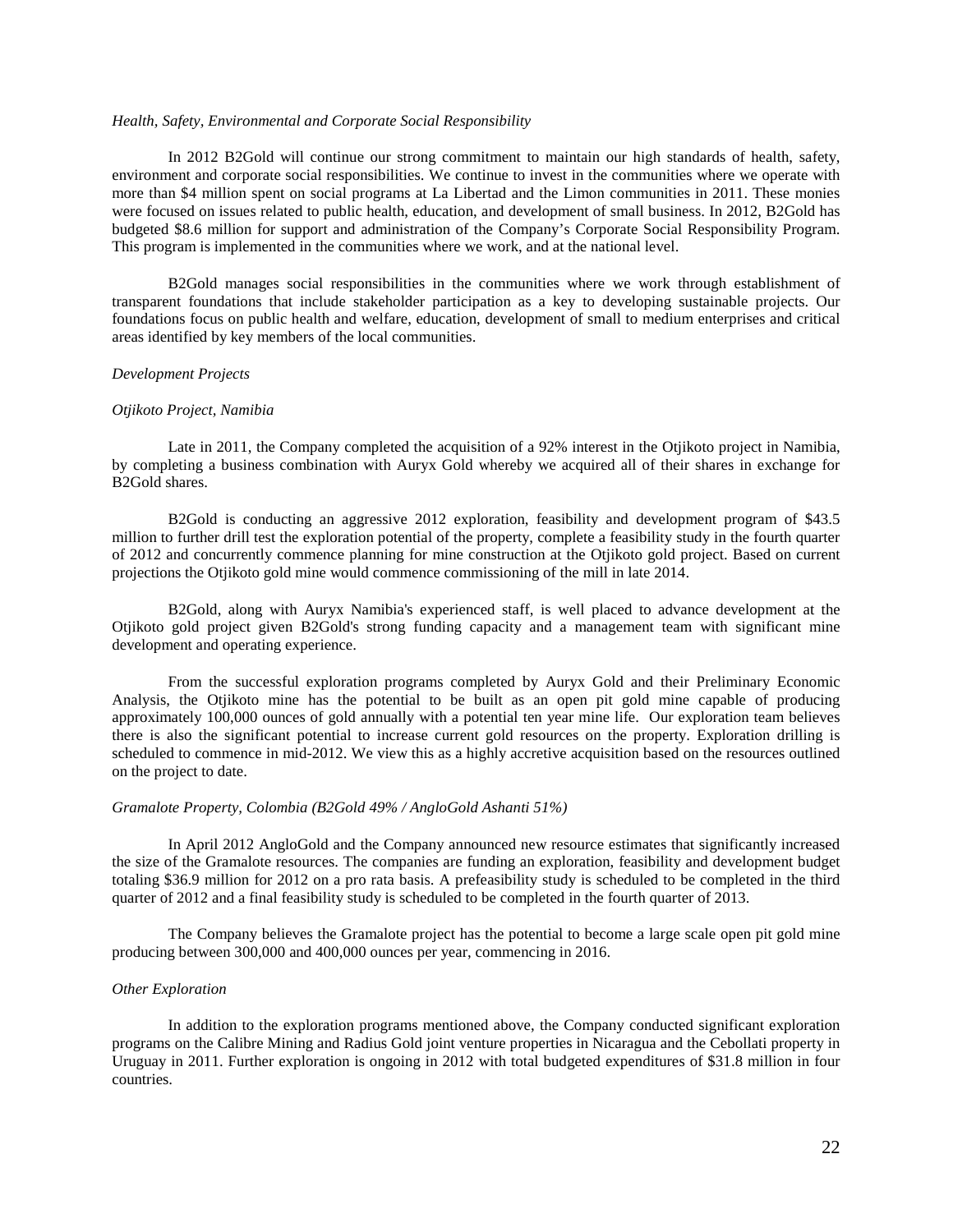B2Gold benefits from a highly experienced and successful exploration team. They continue to succeed in exploration around our mines and generate and explore numerous high quality exploration projects. The Company will continue to fund and support exploration based on the teams proven track record and our strategic belief that exploration success can lead to dramatic growth.

### *Financial*

Our strong operational performance and solid gold prices enabled B2Gold to finish the first quarter of 2012 with approximately \$98 million in the treasury. The Company has no debt and no gold hedging.

Looking forward, the Company is projecting to generate approximately \$140 million in cash from mining operations in 2012 (based on a \$1,550 average gold price). Based on current projections, this strong financial position, will allow the Company to continue to advance its development and exploration projects and fund all capital requirements in 2012, while retaining a strong cash balance.

#### *Conclusion*

In conclusion, given our proven technical team; strong operational and financial performance; and high quality development and exploration projects, B2Gold is well positioned to continue our growth as an intermediate gold producer from existing projects. Based on current assumptions the Company is projecting gold production to grow to over 450,000 ounces per year in 2016. With our strong cash position and impressive projected cash from mining operations, we can fund a significant amount of this growth internally. In addition, the Company will continue our successful strategy of growth through accretive acquisitions and exploration success.

# **OUTSTANDING SHARE DATA**

At May 11, 2012 there were 386,030,328 common shares outstanding. In addition, there were approximately 23.3 million stock options outstanding with exercise prices ranging between Cdn.\$0.80 to Cdn.\$4.00 per share and approximately 1.4 million share purchase warrants with exercise prices ranging between Cdn.\$2.17 to Cdn.\$4.34 per share. More information is disclosed in Note 5 of the Company's March 31, 2012 unaudited interim consolidated financial statements.

# **CAUTION ON FORWARD-LOOKING INFORMATION**

This Management's Discussion and Analysis contains forward-looking statements within the meaning of applicable securities laws, which reflect management's expectations regarding the Company's future growth, results of operations (including, without limitation, future production and capital expenditures), performance (both operational and financial) and business prospects (including the timing and development of new deposits and the success of exploration activities) and opportunities. Wherever possible, words such as "plans", "expects" or "does not expect", "budget", "scheduled", "estimates", "forecasts", "anticipate" or "does not anticipate", "believe", "intend" and similar expressions or statements that certain actions, events or results "may", "could", "would", "might" or "will" be taken, occur or be achieved, have been used to identify these forward-looking statements. Although the forward-looking statements contained in this Management's Discussion and Analysis reflect management's current beliefs based upon information currently available to management and based upon what management believes to be reasonable assumptions, the Company cannot be certain that actual results will be consistent with these forward-looking statements. A number of factors could cause actual results, performance, or achievements to differ materially from the results expressed or implied in the forward-looking statements including those listed in the "Risk Factors" section of this management's discussion and analysis. These factors should be considered carefully and prospective investors should not place undue reliance on the forward-looking statements. Forward-looking statements necessarily involve significant known and unknown risks, assumptions and uncertainties that may cause the Company's actual results, performance, prospects and opportunities in future periods to differ materially from those expressed or implied by such forward-looking statements. Although the Company has attempted to identify important risks and factors that could cause actual actions, events or results to differ materially from those described in forward-looking statements, there may be other factors and risks that cause actions, events or results not to be as anticipated, estimated or intended. There can be no assurance that forwardlooking statements will prove to be accurate, as actual results and future events could differ materially from those